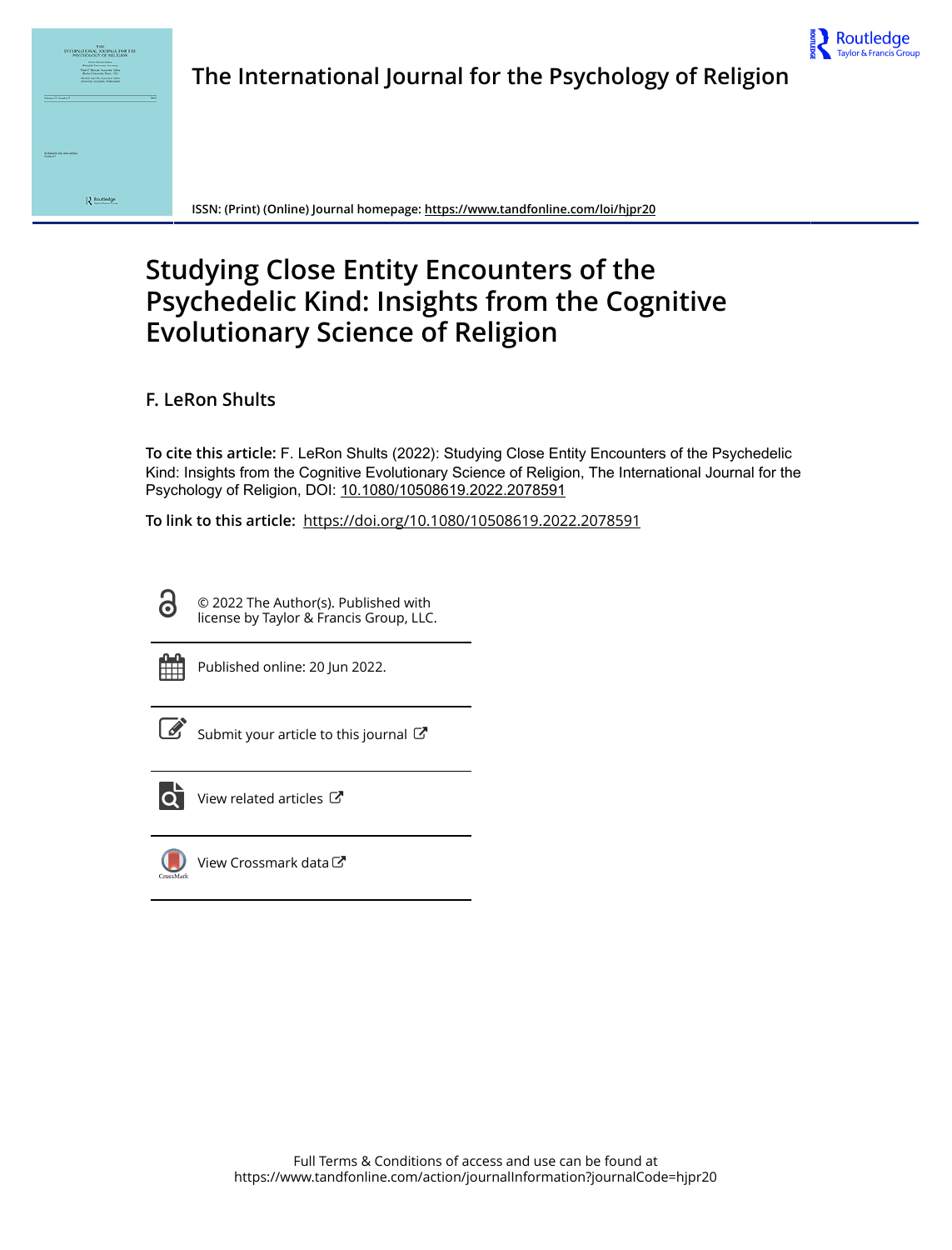**a** OPEN ACCESS **a** Check for updates

⊦ Routledge Taylor & Francis Group

# **Studying Close Entity Encounters of the Psychedelic Kind: Insights from the Cognitive Evolutionary Science of Religion**

# F. LeRon Shults iD

Institute for Global Development and Planning, University of Agder, Kristiansand, Norway

#### **ABSTRACT**

This article calls for a more robust mutual engagement between the science of psychedelic experiences (SPE) and the cognitive evolutionary science of religion (CESR). Greater collaboration between researchers in these disciplines could open up opportunities for producing new knowledge not only about the human brain and the therapeutic effects of psychedelics, but also about the evolution of our species and our prospects for creatively enjoying our minds and peacefully living in pluralistic groups in a rapidly changing global environment. However, there are at least three major challenges facing the recently renewed field of SPE: 1) articulating adequate theoretical grounding for its research in a way that can be communicated to neighbor disciplines, 2) developing experimental designs that provide adequate warrant for its cross-cultural and more historically oriented claims, and 3) avoiding psychological, political, and philosophical minefields that could lead to an (over)reaction to the use of psychedelics in research of the sort that almost destroyed the field in the 1970s. While expressing a hope for reciprocal interaction, this article focuses primarily on some lessons learned by scholars in CESR – in relation to material theoretical developments, methodological testing strategies, and minefield navigation experiences – that might provide inspiration for scholars in SPE as they work to keep the renaissance in their field from going "off the rails."

# **Introduction**

<span id="page-1-3"></span><span id="page-1-2"></span><span id="page-1-1"></span><span id="page-1-0"></span>The recent renaissance of research on psychedelic experiences has already produced significant new scientific knowledge about the human brain's susceptibility to and capacity for altered states of consciousness (Carhart-Harris et al., [2014;](#page-12-0) Carhart-Harris & Friston, [2019;](#page-12-1) Brouwer & Carhart-Harris, [2021](#page-11-0); Yaden et al., [2021](#page-15-0); M. W. Johnson et al., [2019](#page-12-2); Lebedev et al., [2015\)](#page-13-0) as well as the therapeutic potential of such experiences (Carhart-Harris & Goodwin, [2017;](#page-12-3) Doblin et al., [2019;](#page-12-4) Emerson et al., [2014;](#page-12-5) Johnson, [2018](#page-12-6); Lewis-Healey et al., [2021](#page-13-1); Wheeler & Dyer, [2020;](#page-14-0) Yaden & Griffiths, [2020](#page-15-1)). These successes emerging out of the scientific revival of interest in psychedelics in the  $21<sup>st</sup>$  century are extremely promising but, given the cultural and political history of the emergence (and near extinction) of the science of psychedelic experiences (SPE) in the  $20<sup>th</sup>$  century (Pollan, [2019\)](#page-13-2), it is easy to understand why some scholars are urging caution in order to keep the renaissance from "going off the rails" (Yaden et al., [2020](#page-15-2)).

<span id="page-1-6"></span><span id="page-1-5"></span><span id="page-1-4"></span>There are at least three ways this relatively new (or recently renewed) discipline could go "off the rails:" 1) failing to find and articulate adequate theoretical grounding for its research in a way that can be communicated to and promote collaboration with other neighbor disciplines, 2) failing to design and execute experiments that provide adequate warrant for its cross-cultural and more historically oriented claims about the role of psychedelics in human evolution, and 3) failing to identify and avoid

**CONTACT** F. LeRon Shults leron.shults@uia.no Institute for Global Development and Planning, University of Agder, Universitetsveien 19, SKP Building, 4630, Kristiansand, Norway

© 2022 The Author(s). Published with license by Taylor & Francis Group, LLC.

This is an Open Access article distributed under the terms of the Creative Commons Attribution-NonCommercial-NoDerivatives License (http:// creativecommons.org/licenses/by-nc-nd/4.0/), which permits non-commercial re-use, distribution, and reproduction in any medium, provided the original work is properly cited, and is not altered, transformed, or built upon in any way.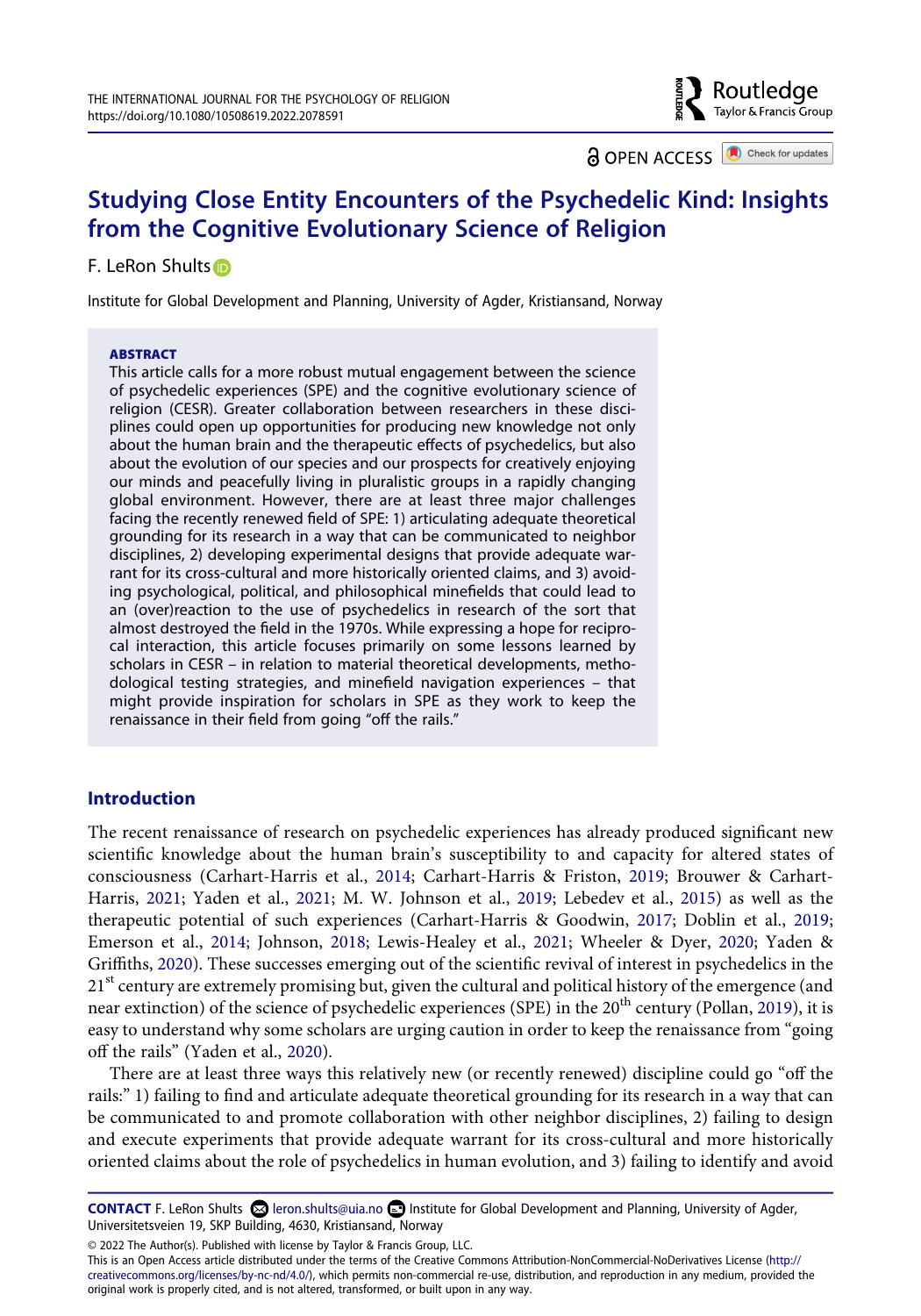the psychological, political, and philosophical minefields that could lead to an (over)reaction to the use of psychedelics in research of the sort that almost destroyed the field in the 1970s. This article extends a helping hand (and expresses a hope for collaboration) from a neighboring discipline, the cognitive evolutionary science of religion (CESR). It is intended to provide insights and inspiration to scholars in SPE by sharing some of the hard lessons learned within CESR over the last few decades, lessons related to its own 1) material theoretical developments, 2) methodological testing strategies, and 3) minefield navigation experiences.

<span id="page-2-7"></span>There is no doubt that a more robust mutual engagement between these fields will also provide scholars in CESR, and the psychology of religion in general, with insights and inspiration from SPE, not least in relation to the topic that serves as a leitmotif in this article: the imaginative encounter with "entities" that often occurs in psychedelic and mystical experiences. People who have such experiences sometimes report meeting with "seemingly autonomous entities which appear to possess intelligence and agency" (Lutkajtis, [2020,](#page-13-3) p. 171). The entities encountered may be described in a variety of ways, such as gods, spirits, aliens, angels, fairies, gnomes, etc. (Davis et al., [2020\)](#page-12-7), or sometimes simply as "God" (Griffiths et al., [2019\)](#page-12-8). Michael Winkelman, whose work we will engage in some detail below, has even proposed a new field of scientific inquiry – "entitology" – to provide a cross-cultural and interdisciplinary assessment of phenomenological reports of psychedelic entity experiences (2018).

<span id="page-2-6"></span><span id="page-2-4"></span><span id="page-2-3"></span><span id="page-2-2"></span><span id="page-2-0"></span>The experimental designs, theoretical developments, and empirical findings emerging out of SPE on psychedelic and "mystical-type" experiences (Griffiths et al., [2011;](#page-12-9) Yaden et al., [2017](#page-15-3); F. S. Barrett & Griffiths, [2018\)](#page-11-1) can certainly inform the work of researchers in CESR, who have long been interested in the mechanisms that can generate a sense of the presence of gods or other supernatural agents in "religious" or "mystical" experiences (Boyer, [1994](#page-11-2); Guthrie, [1993;](#page-12-10) Luhrmann et al., [2021;](#page-13-4) Tremlin, [2010](#page-14-1)). Engaging emergent theories and experimental designs within SPE that use psychedelic substances to produce experiences of encounters with such entities could open up a completely new research program for CESR scholars bold enough to pursue them (and lucky enough to live in countries that permit their pursuit).

In this context, however, I will focus primarily on the way insights from CESR (and closely related disciplines such as evolutionary psychology of religion, anthropology of religion, and sociology of religion) might inspire researchers in SPE in relation to the three challenges (and opportunities) identified above. I will attempt to clarify some of the areas of overlap within – as well as the distinctiveness of – the subject matter of these disciplines, with a special emphasis on their shared interest in "entities" encountered during (more or less) altered states of consciousness. However, my main goal in what follows is to outline three ways in which an even more rigorous dialogue with developments within CESR can provide material and methodological inspiration for SPE as its various research programs move forward.

#### **Material theoretical developments**

<span id="page-2-5"></span>In this section I point to some of the ways in which empirical findings and theoretical developments over the last few decades of research in CESR (and related fields) might inform research within SPE. The launching of the cognitive science of religion is sometimes attributed to a seminal article by Stewart Guthrie [\(1980\)](#page-12-11), but the field really began to find its footing in the early 1990s with the appearance of several books that more rigorously linked the cognitive mechanisms identified by Guthrie and others to evolutionary factors related to ritual, social cohesion, and cultural transmission (Boyer, [1994](#page-11-2); Guthrie, [1993;](#page-12-10) Lawson & McCauley, [1993](#page-13-5)). One of the main questions that guided this early work, and the massive literature that emerged over the decades that followed, was how to explain the widespread human belief in (and imaginative ritual engagement with) a diversity of "supernatural agents" across cultures in space and time.

<span id="page-2-8"></span><span id="page-2-1"></span>This article is not the place to survey this vast literature and so here I will rely on an integrative heuristic framework developed elsewhere (Shults, [2014b,](#page-14-2) [2015,](#page-14-3) [2018;](#page-14-4) Shults et al., [2018a,](#page-14-5) [2018b,](#page-14-6) [2019,](#page-14-7) [2020](#page-14-8)), which weaves much of this research into a model that highlights some of the cognitive *and*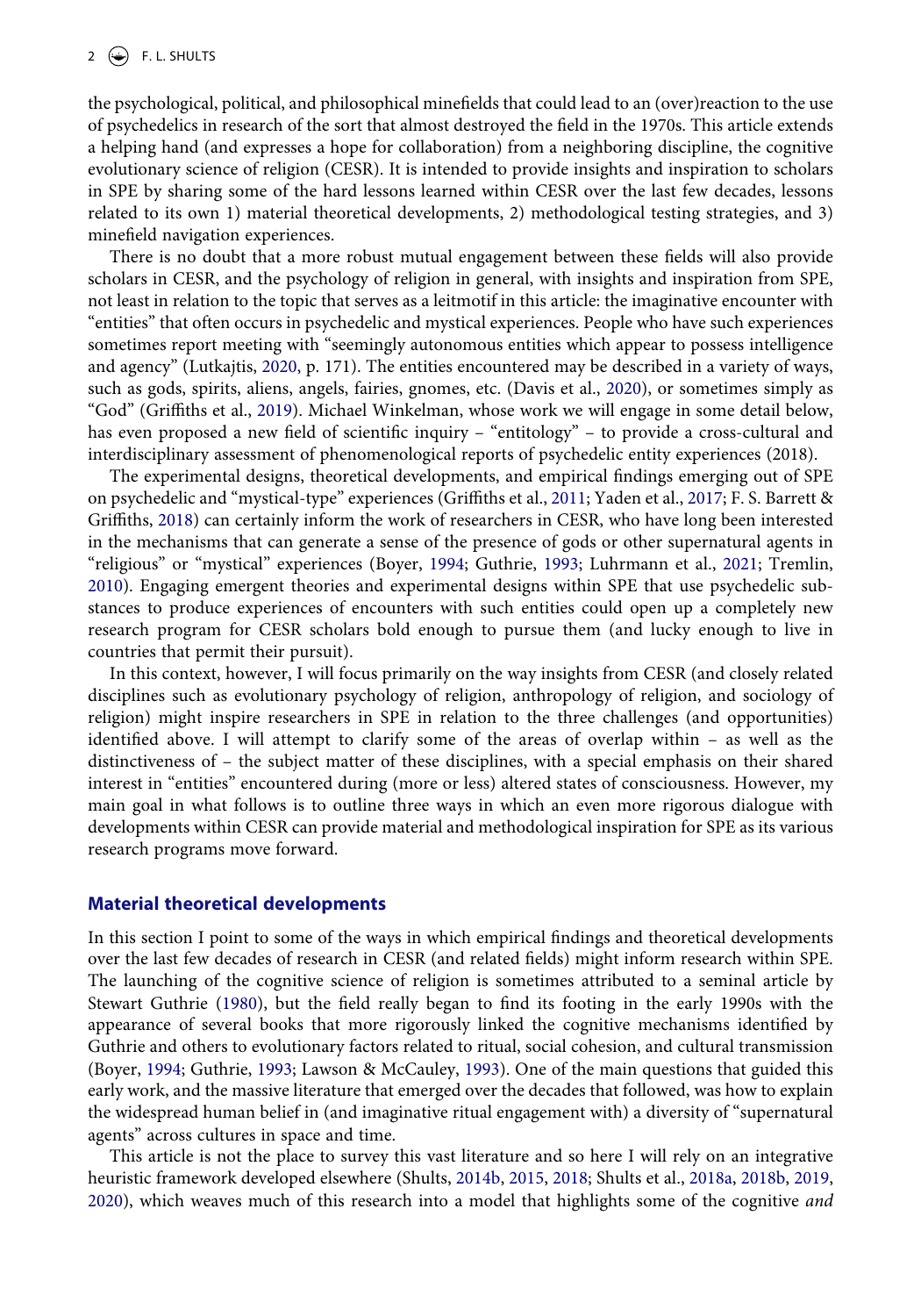coalitional mechanisms that help explain where beliefs in supernatural entities come from – and why and how behaviors such as religious rituals have played a role in their maintenance, transmission, and evolution. It is relatively common in CESR to use the term "gods" as a general term to refer to any sort of supernatural agent or ambiguously embodied intentional force that is (or was) imaginatively engaged in the collective rituals of a religious in-group (e.g., animal-spirits, ancestor-ghosts, or entities more commonly referred to as gods such as Xiuhtecuhtli, Yahweh, or Zeus). The basic consensus in CESR is that gods are born $(e)$  in the mental and social life of human beings as a result of naturally evolved, hyper-sensitive biases that activate *inferences* about hidden human-like forms and *preferences*  for distinctive in-group norms.

In other words, conceptions of supernatural entities are *born* in human minds through cognitive mechanisms that engender beliefs in hidden human-like agents, especially under confusing and anxiety producing conditions. However, it takes a village to raise a god. In order to play a role in social cohesion, such entities must also be *borne* in a human culture through coalitional mechanisms that encourage a tendency to participate in norm-reinforcing shared ingroup rituals. Moreover, biases toward relying on supernatural conceptions and complying with supernatural authorities are *reciprocally reinforcing*, especially when people are confronted with ambiguous or frightening phenomena. Following the terminology of the heuristic framework described above I refer to these two broad sorts of god-bearing (theogonic) mechanisms as "anthropomorphic promiscuity" and "sociographic prudery" respectively. Of course, these should not be thought of as "natural kinds," but as the result of more or less stable aggregations of traits that are differentially distributed within populations.

Individuals who are high in anthropomorphic promiscuity will tend to scan for (and *detect*) supernatural entities when trying to explain causally ambiguous or anxiogenic events. The fact that most contemporary humans are relatively promiscuous in their anthropomorphism would make sense if cognitive biases related to traits or mechanisms such as hypersensitive agency detection, error management, teleological reasoning, mentalizing, ontological confusion, and schizotypy (Barrett, [2002](#page-11-3); Boyer, [2021](#page-11-4); Johnson et al., [2013](#page-12-12); Lindeman et al., [2015](#page-13-6); Norenzayan et al., [2012;](#page-13-7) Wlodarski & Pearce, [2016\)](#page-15-4) provided a survival advantage to Homo sapiens in early ancestral environments.

<span id="page-3-4"></span><span id="page-3-2"></span><span id="page-3-1"></span>Individuals who are high in sociographic prudery are likely to stick with (and *protect*) supernaturally authorized parochial norms and engage in the idiosyncratic ritual behaviors of the religious coalition to which they are affiliated. The fact that most humans today are also relatively prudish in their sociography (inscription of the social field) would make sense if the survival and success of early ancestral societies were reinforced by coalitional biases that fostered behaviors such as making (and accepting) costly credibility-enhancing displays, engaging in affiliative risk aversion strategies, and participating in war-making against religious out-groups, especially in socially stressful contexts (Alcorta & Sosis, [2013](#page-11-5); Avalos, [2013;](#page-11-6) Bulbulia, [2012;](#page-11-7) Garcia, [2015;](#page-12-13) Lanman & Buhrmester, [2015\)](#page-13-8).

<span id="page-3-0"></span>There is also a general consensus within CESR that these god-bearing tendencies are *reciprocally reinforcing*. It is commonly hypothesized that shared ritual engagement with supernatural entities has been prevalent across human cultures throughout history in part because of the mutual intensification of (what I am calling) anthropomorphic promiscuity and sociographic prudery, which stabilizes or increases the reproductive capacity and societal endurance of complex adaptive religious systems. If these hypotheses about the evolutionary background of these aggregations of traits (and their mutual entanglement) were true, we would expect the available evidence to demonstrate the phylogenetically ancient emergence of these god-bearing mechanisms, their relatively early ontogenetic emergence across cultures, individual and contextual variance in their distribution across human populations, and correlational and experimental priming effects of each of these types of mechanism on the other. This is precisely what we do find (see, Shults, [2014a](#page-14-9), [2014b](#page-14-2), [2015,](#page-14-3) [2018,](#page-14-4) Shults et al., [2018a,](#page-14-5) [2018b,](#page-14-6) [2019](#page-14-7), [2020,](#page-14-8) for expositions and analyses of the evidence).

<span id="page-3-3"></span>There are at least three ways in which the material theoretical developments in this literature might inspire researchers in SPE, especially those interested in studying the close encounters with "entities" that so many people report during psychedelic experiences. First, and perhaps most obviously, the CESR research on the mechanisms that activate and amplify *promiscuous anthropomorphism* can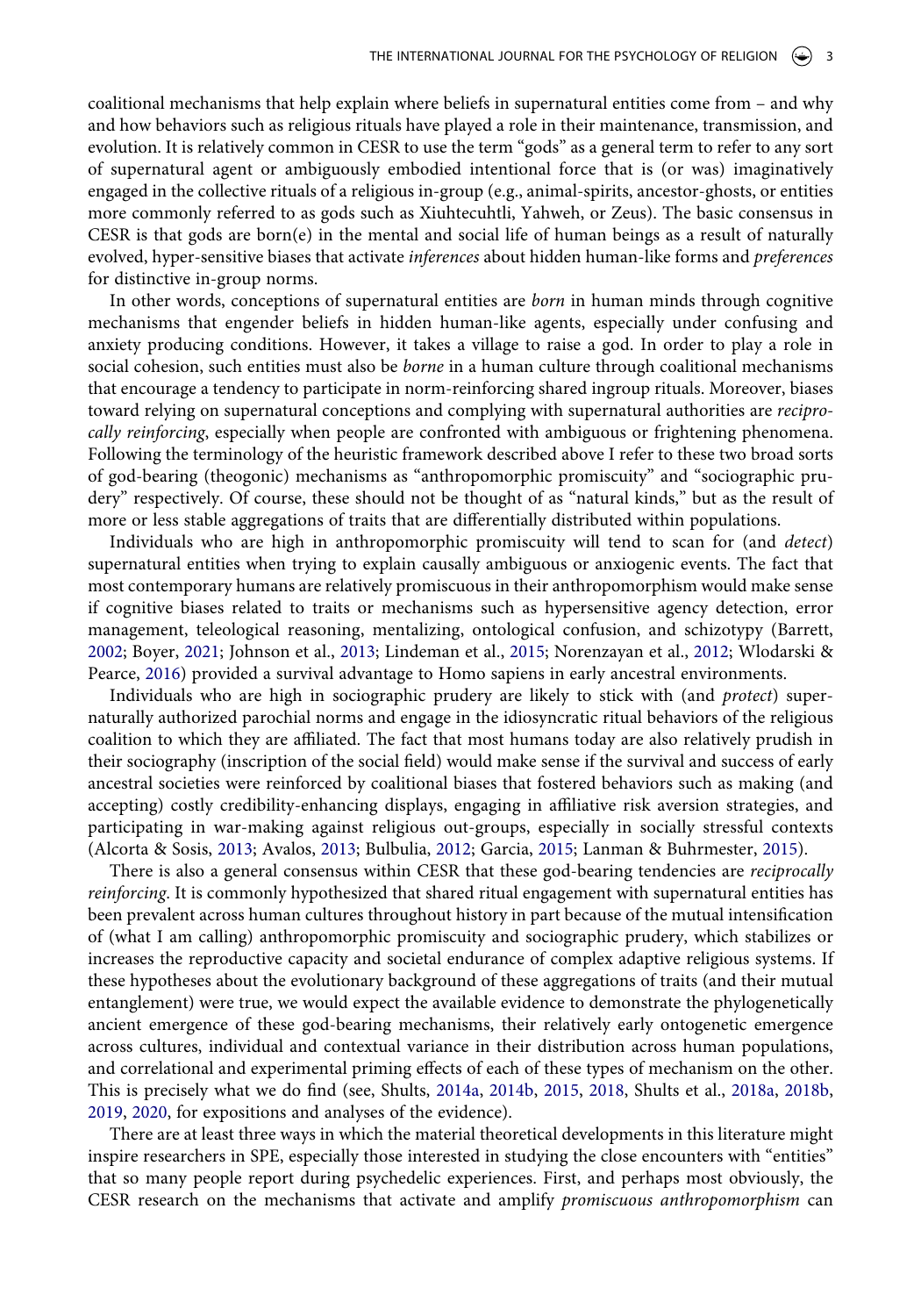inform SPE approaches to understanding and explaining mystical-type and other entity experiences under the influence of psychoactive substances. As noted in the Introduction, interest in the latter has grown rapidly in recent years among SPE scholars, not least because of the apparent and potential therapeutic effects of psychedelic mystical experiences involving "entity encounters" (Lutkajtis, [2020](#page-13-3)).

One survey of individuals reporting drug and non-drug occasioned "God encounter" experiences limited its respondents to four descriptive options: God (the God of your understanding), Ultimate Reality, Higher Power, or an aspect or emissary of God (e.g., an angel). This study identified similarities and differences between psychedelic and "naturally" occurring experiences in relation to variables such as meaningfulness, significance, and persistence of change attributed to the entity encounter (Griffiths et al., [2019](#page-12-8)). Another more recent survey of entity encounters identified the relative prevalence of participants' reporting experiences of a wide variety of beings described as (for example) spirits, guides, angels, elves, fairies, gnomes, or devils. This study also found that these psychedelic-induced experiences were interpreted in ways that had many similarities to reports of non-drug entity encounters related to (for example) religious prophecy or alien abduction (Davis et al., [2020](#page-12-7)). We will return to these studies below.

<span id="page-4-5"></span>Although entity encounters of the psychedelic kind are described in ways that clearly sound like religious or supernatural agents (in the sense described above), most scholars in SPE have not significantly engaged the literature in CESR that theorizes about and experiments on the anthropomorphically promiscuous mechanisms that engender human beliefs in such entities across cultures. An important exception here is Michael J. Winkelman, who has rather rigorously engaged this literature. As noted above, Winkelman has proposed his own tentative ontology of psychedelic entity experiences drawing on insights from evolutionary psychology and neurophenomenology (Winkelman, [2018](#page-15-5)). In this and a series of other articles, he argues that the similarity between the entities encountered in psychedelic experiences and those encountered across cultures in "religious" experiences suggests that we are dealing here with evolved innate cognitive operators of the sort studied in evolutionary psychology, and the cognitive science of religion more broadly, such as hypersensitive agency detection and theory of mind (e.g., Winkelman, [2002a;](#page-15-6) Michael J. Winkelman, [2017](#page-15-7); Winkelman, [2019b\)](#page-15-8). As he puts it in a more recent article, "our evolved psychology for modeling the cognitive and emotional world of others also produces the imagined entities of the spirit world, extending social adaptations" (2021, p. 5).

<span id="page-4-4"></span><span id="page-4-3"></span><span id="page-4-0"></span>This reference to *social* adaptations brings us to a second way in which SPE might borrow from material theoretical developments in CESR, namely, by analyzing the relationship between psychedelic experiences and prudish sociography. In fact, the renaissance in SPE research has already produced compelling evidence that drug-induced entity encounters or related mystical-type experiences can activate prosocial attitudes and behaviors and even produce enduring positive changes in such traits (Griffiths et al., [2018](#page-12-14)). As noted above, entity encounters of the psychedelic kind appear to foster a wide range of other therapeutic effects as well. As defined above, sociographic prudery is an aggregate of traits that promotes the preference for the religiously authorized norms of one's ingroup, or what is commonly called *parochial* prosociality. Insofar as SPE scholars are finding correlations between psychedelic experiences and non-authoritarian political views (Nour et al., [2017](#page-13-9)), feelings of awe and connectedness (Van Mulukom et al., [2020](#page-14-10)), and even nature-relatedness (Kettner et al., [2019](#page-12-15)), it would seem that the former promote a more *universal* prosociality rather than sociographic prudery of the sort more commonly associated with "religion."

<span id="page-4-2"></span><span id="page-4-1"></span>Most SPE researchers are not social scientists and so we ought not to be surprised that scholarship in this burgeoning field has not yet intensively pursued empirical answers to questions about the potential societal effects of psychedelic experiences. Given how things went (south) in the 1960s and 1970s, however, it might make good sense to put even more effort into interdisciplinary research projects that bring together social scientists and SPE scholars to explore the conditions under which – and the mechanisms by which – psychedelic experiences can increment (or decrement) prosociality and other variables influencing social cohesion (or conflict) at the *population level*. More on this in the next two sections.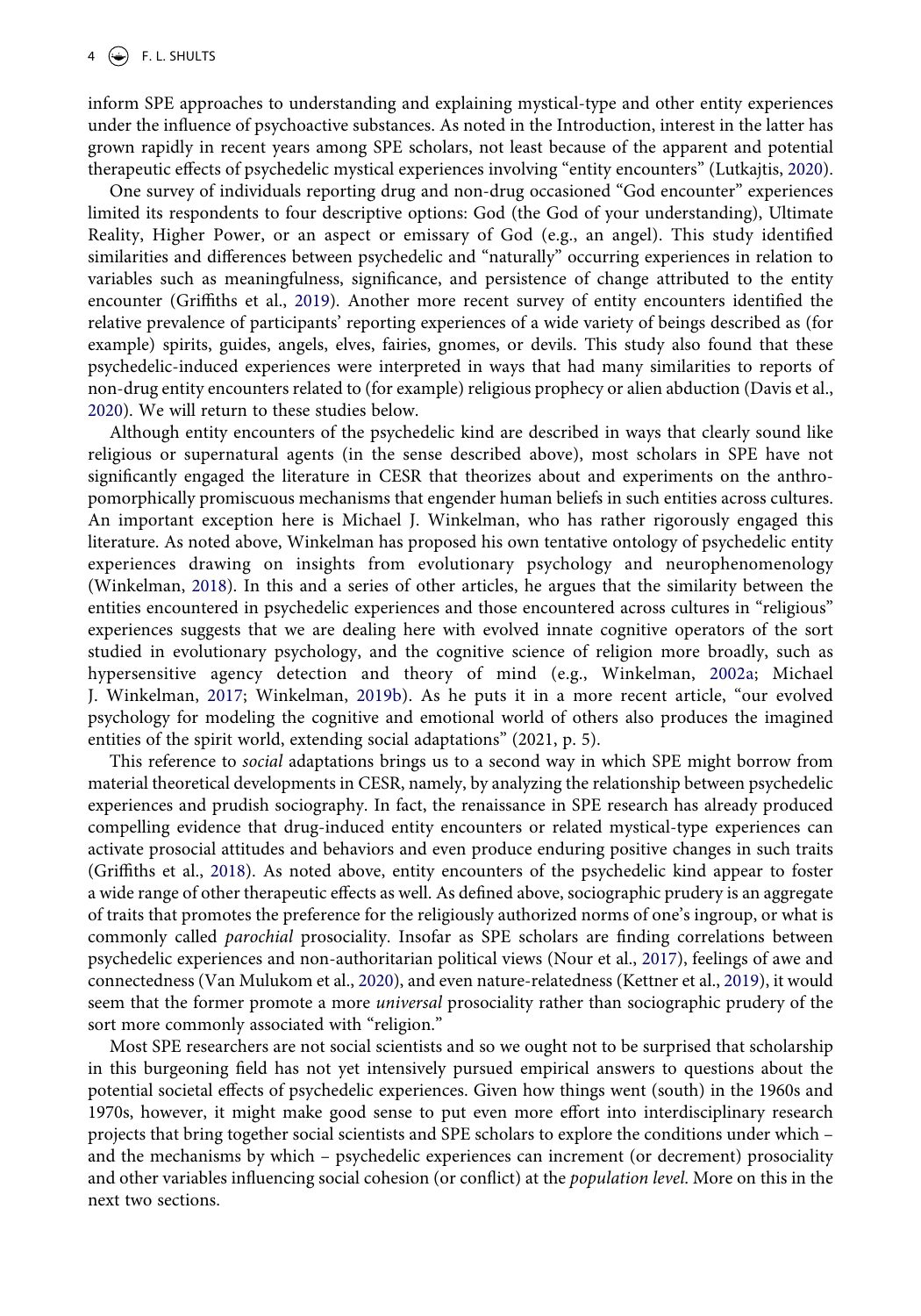Another reason to pay more attention to the potential negative effects of psychedelics on contemporary social structures is related to the third theoretical material development in CESR: the *mutual intensification* of the aggregates of god-bearing traits outlined above. Psychedelic experiences quite often include supernatural entity encounters, activating anthropomorphic promiscuity, which, according to the empirical findings of CESR, can all too easily trigger prudish normative inscriptions of the social field that exclude or antagonize outgroup members. Conversely, participation in causally opaque, emotionally arousing rituals that reinforce supernaturally authorized ingroup norms all too easily triggers superstitious beliefs in disembodied agents whose alleged revelations challenge scientific evidence for human evolution or downplay policy concerns about climate change (for example).

<span id="page-5-5"></span><span id="page-5-3"></span>Even Winkelman, who has perhaps done more than any other scholar to link the literature on psychedelics to the literature on the role of shamanic rituals in human evolution (e.g., Winkelman, [2002a,](#page-15-6) [2002b,](#page-15-9) [2021\)](#page-15-10) has not (to my knowledge) explicitly highlighted the reciprocal reinforcement of (what I am calling) anthropomorphic promiscuity and sociographic prudery. He does suggest that shamanic ideology and rituals were expanded by "reciprocal introjection of innate representation systems for the natural world and those of the social domains, especially through exaptation of representations of animal species for self and societal differentiation" (Winkelman, [2015](#page-15-11), p. 276). And in his textbook *Supernatural as Natural*, he acknowledges that religion has a "tendency to become maladaptive" when one group conceptualizes members of another group as inherently threatening or even evil. Such supernaturally authorized divisions evoke "our in-group versus outgroup dynamic, contributing to its ability to create enduring emotional commitments to a group and rejecting outsiders" (Winkelman & Baker, [2015,](#page-15-12) p. 323).

<span id="page-5-4"></span>However, the empirical evidence from CESR (for a summary, see, Shults, [2018\)](#page-14-4) that the activation of superstitious beliefs somewhat automatically amplifies segregative behaviors (and vice versa) has not been adequately thematized in the SPE literature. Engaging the material theoretical developments in CESR briefly outlined here could lead SPE scholars to explore new research questions such as: Are entity encounters of the psychedelic kind less likely to amplify sociographic prudery even though they activate anthropomorphic promiscuity? If so, under what social conditions and through which psychological mechanisms? The evolved god-bearing tendencies described above helped our ancestors survive in earlier socioecological environments that are quite different from the large-scale, pluralistic, capitalistic cultures in which most of us live today. Research in SPE has demonstrated the salubrious effects that psychedelics can have on the human brain, but might it also shed light on issues that concern CESR scholars, such as the role that cultural context plays in evoking the evolved psychological mechanisms that can motivate humans to cooperate with conspecifics beyond their own familial, ethnic, or religious coalitions?

#### **Methodological testing strategies**

Facing the challenge of answering such research questions brings us to a second way in which the newly revitalized field of SPE might be inspired by some of the lessons learned by CESR scholars as the latter have expanded their methodological toolkits over the last few decades. As noted above, SPE has excelled in the development and deployment of strategies for empirically testing the therapeutic effects of psychedelic experiences. The SPE literature is also filled with excellent studies that have utilized advanced methodologies for teasing out individual differences in responses to entity encounters of the psychedelic kind. Both survey and experimental studies have revealed correlations between these experiences and individual level differences in traits and variables such as the personality domain of openness (MacLean et al., [2011](#page-13-10)), absorption (Russ et al., [2019](#page-13-11)), creative problem-solving ability (Sweat et al., [2016](#page-14-11)), other personality related factors (Aday et al., [2021](#page-11-8); Griffiths et al., [2008,](#page-12-16) [2006](#page-12-17)), and reported well-being (Révész et al., [2021](#page-13-12)).

<span id="page-5-2"></span><span id="page-5-1"></span><span id="page-5-0"></span>At this stage in the renaissance of SPE research, however, there has been relatively little new crosscultural research comparing and contrasting the use and impact of psychedelics across contemporary cultures and relatively little new research on the possible role of psychedelics in the deep history of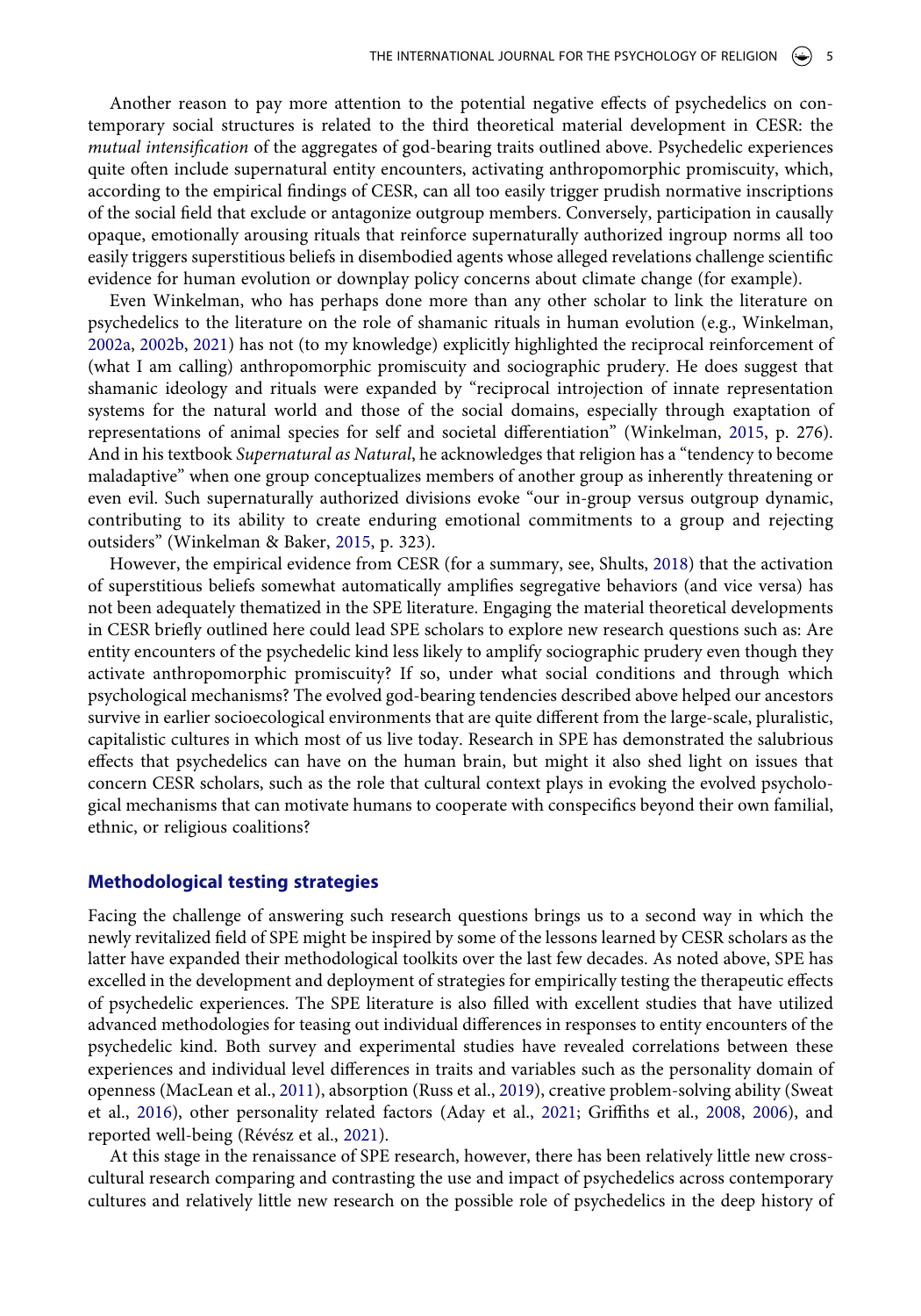<span id="page-6-10"></span><span id="page-6-2"></span>human evolution. Here too Winkelman is an important exception. His curated database of shamans and other "magico-religious" healers across cultures (in space and time) has been utilized to explore evidence for hypotheses related to the possible function of psychedelic use in the origin, nature, and transformation of shamanist ideologies and healing practices in human evolution (Winkelman, [2013,](#page-15-13) [2019b](#page-15-14)) as well as other hypotheses related to CESR more broadly (Boyer, [2020\)](#page-11-9). In a recent article, Winkelman summarized this evidence as supporting the conclusion that "it is likely that repeated exposures to psilocybin mushrooms in ancestral human populations constituted an important influence on the origins and development of ancient religiosity, which comprised animism, belief in an afterlife, and shamanic concepts" (Rodríguez Arce & Winkelman, [2021](#page-13-13)).

<span id="page-6-6"></span><span id="page-6-3"></span>However, such arguments for the role of psychedelics in the evolution of human societies have come under fire as overly speculative by some critics. In an extensive dialogical interview with Winkelman, Martin Fortier [\(2019](#page-12-18)) pushed back against the former's "adaptationist" evolutionary explanations of the universality of shamanism and psychedelic use in early human cultures and pointed to empirical evidence (such as ethnographic studies challenging the idea of universality) and alternative theoretical hypotheses (such as the view that explains religion as a "by-product" of other adaptations, which has traditionally been more popular among CESR scholars). Winkelman responded by summarizing his own position and noting that he had not found any other hypotheses to be equally compelling. In this context, our goal is not to weigh in on the debate over whether religiosity is an "adaptation" or a "by-product" of other adaptations but to point out the need for methodological creativity given the limitations of the archeological and historical evidence for deciding between competing hypotheses of this sort.

<span id="page-6-4"></span><span id="page-6-0"></span>The relative success of CESR and related fields in constructing innovative strategies for empirically testing theories about the evolution of religion and cross-cultural differences in supernatural entity encounters could inspire SPE researchers to adopt or adapt such approaches in their own work. The debate between the "by-product" and "adaptationist" camps in CESR, which are often populated by proponents of "evolutionary psychology" and "cultural evolution" respectively (Atran, [2002;](#page-11-10) Boyer, [2002](#page-11-11); Kundt, [2015](#page-12-19); Norenzayan, [2013](#page-13-14); Singh, [2018](#page-14-12); Turner et al., [2017](#page-14-13)), is ongoing. Both sides generally agree that some of the traits and mechanisms that engender (what I am calling) anthropomorphic promiscuity and sociographic prudery were naturally selected and socially entrained in early ancestral environments because they provided a survival advantage, and that these biases are now part of our phylogenetic and cultural heritage. However, strong disagreements on precisely how to parse out the causal relationships among cognitive and coalitional mechanisms throughout human evolution have generated a wide array of innovative methodological testing strategies.

<span id="page-6-5"></span>For example, it is hotly contested among CESR scholars whether belief in (and ritual interaction with) moralizing, knowledgeable, and "big" gods played a role in promoting broader prosociality and the emergence of relatively large-scale cooperative human societies – or vice versa. Creative research designs have been developed to test and compare the relative plausibility of these hypotheses, sometimes in ways that integrate cross-cultural, ethnographic, survey, and/or experimental data from cooperative games (Lang et al., [2019](#page-13-15); Purzycki et al., [2018;](#page-13-16) Xygalatas et al., [2017](#page-15-15)). Some of these research methodologies require large data sets, such as the use of Bayesian phylogenetic methods aimed at determining role of broad supernatural punishment in the evolution of political complexity (Watts et al., [2015](#page-14-14)). Relatively massive databases, such as SESHAT, have provided CESR scholars with common evidence bases for the debate over the function of beliefs in supernatural entities in human evolution. One controversial analysis of the SESHAT database concluded that complex societies preceded widespread belief in moralizing gods (Whitehouse et al., [2019](#page-14-15)). However, re-analysis by another team of scholars found that missing data skewed the original analysis and cast serious doubt on the original conclusions (Beheim et al., [2021\)](#page-11-12), which led to a retraction in *Nature* (Whitehouse et al., [2021\)](#page-14-16).

<span id="page-6-9"></span><span id="page-6-8"></span><span id="page-6-7"></span><span id="page-6-1"></span>The main point here is that contentious debates of this sort, when grounded in and occurring around cross-cultural datasets and motivating methodological innovation, can be indications of a progressive research field. What are the implications for SPE? Developing cross-cultural research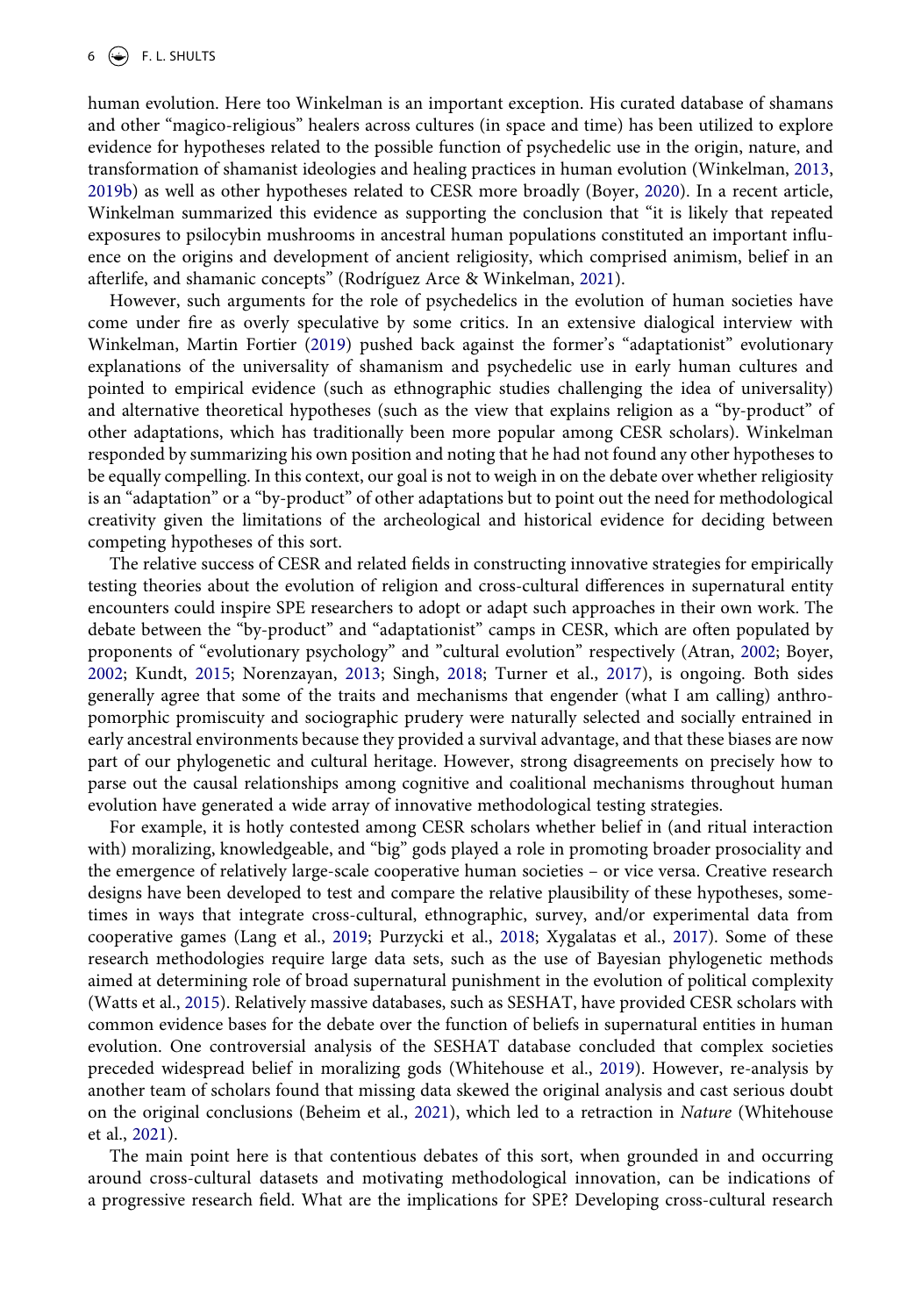and experimental designs involving the administration of doses of psychedelics faces a host of political, financial, and ethical challenges. However, as conditions change and adequate progress is made in terms of cultural openness and securing funding, the construction of new datasets will no doubt open up novel possibilities for research on the role of psychedelics across cultures in space and time. This could lead to new insights into the relationship between psychedelic use and mechanisms related to anthropomorphic promiscuity and sociographic prudery, both in terms of their emergence as adaptations (or by-products) in human evolution and their (mal)adaptiveness in some contemporary cultural contexts.

We could point to other examples of innovative methodologies for testing cross-cultural and evolutionary hypotheses related to "religion" in CESR (for a review of material developments utilizing other experimental designs, see, Shults, [2018\)](#page-14-4) but, given limitations of space, in the remainder of this section I will focus on a relatively new methodological approach that is rapidly growing in popularity in CESR: computer modeling and social simulation (CMS). The increased interest in the use of CMS to test hypotheses related to (non)religion is reflected in the recent decision of journals related to this field to devote special issues to the computational science of (non)religion (Lane & Shults, [2018;](#page-13-17) Shults, [2021](#page-14-17)). These novel techniques might provide a particularly useful point of contact with SPE scholars, because several of the latter are already familiar with "computational modeling" concepts (e.g., Carhart-Harris & Friston, [2019](#page-12-1); Leptourgos et al., [2020](#page-13-18)) and have begun to apply machine learning techniques in research on the effects of psychedelics (Carrillo et al., [2018;](#page-12-20) Sanz et al., [2021](#page-13-19)).

<span id="page-7-7"></span><span id="page-7-3"></span><span id="page-7-2"></span><span id="page-7-0"></span>However, the CMS approaches increasingly utilized in CESR move beyond models of individual cognition and machine learning and produce not only artificial minds but also "artificial societies." Such tools could provide SPE scholars with a way of testing evolutionary and cross-cultural hypotheses about the effects of psychedelic experiences in ways that are currently not possible (or ethically frowned upon). In particular, the development and deployment of "multi-agent artificial intelligence" (MAAI) models enable researchers to "grow" the macro-level societal phenomenon of interest from micro-level behaviors and meso-level interactions. Once the cognitive architectures and social networks of the simulated agents are appropriately calibrated, and the outputs of simulation experiments validated in light of real-world data or subject matter expertise, such models provide "digital twins" of groups or societies, which can serve as *in silico* laboratories for psychological and social experimentation.

<span id="page-7-6"></span><span id="page-7-1"></span>MAAI models have been used by CESR researchers to test scientific hypotheses about religious variables (including the god-bearing mechanisms described above) or policy proposals involving societal challenges such as terror management, intergroup conflict, sustainability, shamanism, and secularization (Diallo et al., [2019;](#page-12-21) Gore et al., [2018](#page-12-22); Shults, Gore et al., [2018](#page-14-18); Shults, Lane et al., [2018a;](#page-14-5) Shults & Wildman, [2020](#page-14-19); Wood et al., [2018\)](#page-15-16). Another use of CMS that is particularly valuable for testing such hypotheses *in silico* is system-dynamics modeling. In this case, one can experiment on the relations among variables and dynamics that compose a complex adaptive social system, testing the impact of linear and non-linear changes under different parametric settings. In CESR, such models have shed light on the role of religious (and other) variables on the major civilizational transformations during the Neolithic revolution (Shults & Wildman, [2018\)](#page-14-20), the Axial Age (Shults, Wildman et al., [2018](#page-14-21)), and the emergence of post-supernatural cultures in modernity (Wildman et al., [2020\)](#page-14-22).

<span id="page-7-8"></span><span id="page-7-5"></span><span id="page-7-4"></span>The use of these and other CMS tools could enable SPE scholars to construct "artificial societies" in which to test hypotheses about the effects of psychedelic experiences not only on individuals but on whole societies, whether contemporary or in early ancestral environments. Such models could include both agent-level variables such as openness, schizotypy, absorption, creative problem-solving ability, or prosocial orientation, as well as network- and environment-level parameters such as group size, cultural norms, population distribution, governmental control, or existential security. These (or other) variables and parameters could then be altered at initialization (or at specific times steps) in order to explore the possibility space of the computational model. CMS also has the added benefit of encouraging scholars to surface their assumptions and the purposes of their modeling endeavors, thereby facilitating ethical dialogue among a wider scope of stakeholders (Shults & Wildman, [2019\)](#page-14-23).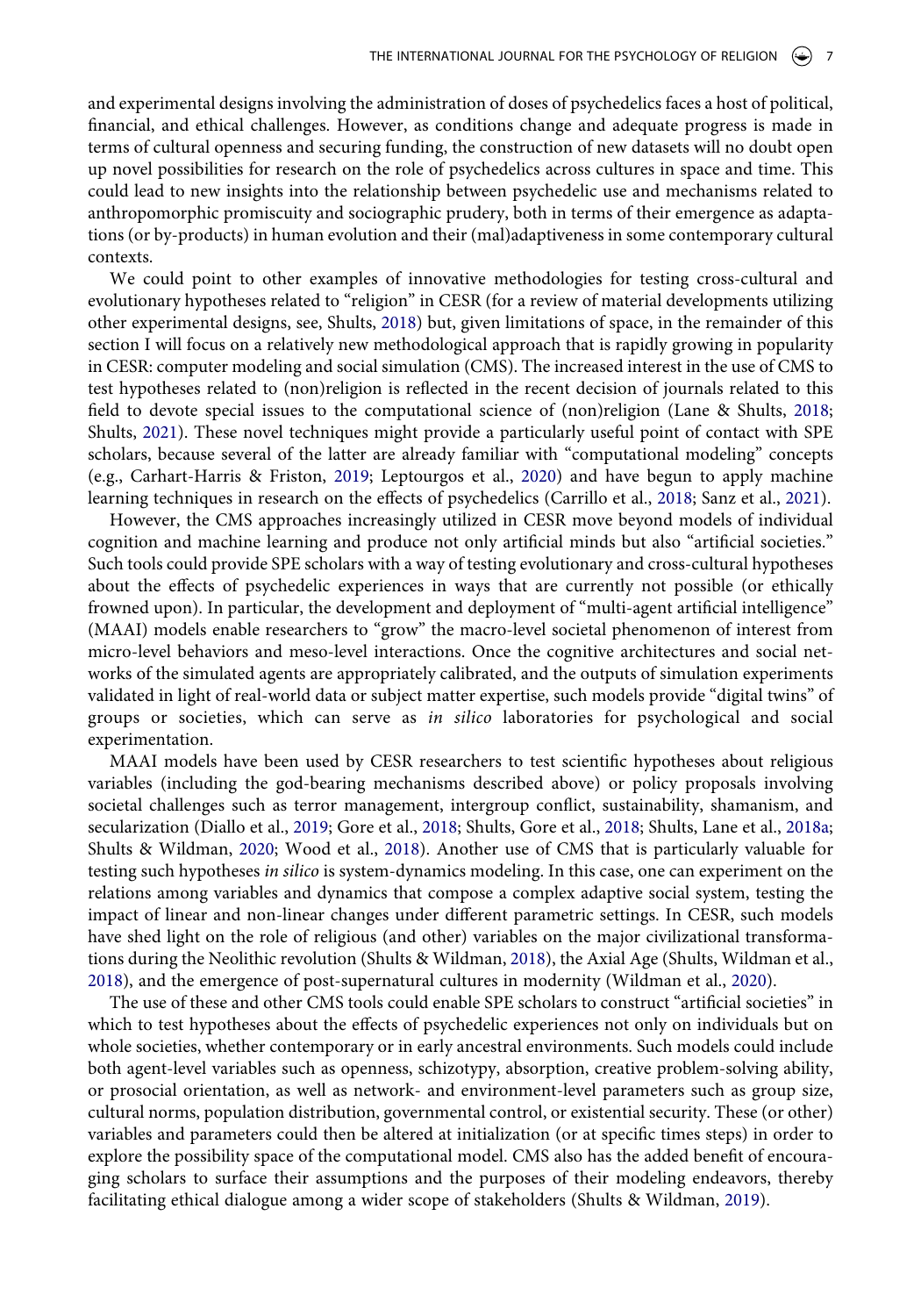# **Minefield navigation experiences**

Acknowledging the importance of such participatory dialogue provides us with a natural segue to our discussion of a third way in which the psychedelic renaissance might go "off the rails." Unlike most other disciplines within the secular academy, SPE and CESR study phenomena that many (if not most) non-scientists (and some scientists) consider in some sense "supernatural," "religious," "spiritual," "mystical," and/or "transcendent." Like scholars in other scientific disciplines in the secular academy, however, CESR and SPE researchers are usually committed to providing "naturalistic" explanations of the phenomena they study. Just as religious individuals typically believe that the gods ritually engaged by their in-group are real and causally effective in the world, so also many individuals who take psychedelics believe that the entities they encounter in such experiences (spirits, aliens, angels, etc.) are real and are communicating with them. Moreover, such beliefs (and the ritual behaviors and norms associated with them) are often existentially significant, identity-forming, and culture-defining.

The academic fields in which we labor are filled with potentially explosive psychological, political, and philosophical landmines. Navigating these minefields can be difficult for scientists who want to maintain their naturalistic approaches to the phenomena while simultaneously remaining sensitive to the concerns and well-being of experimental study participants or therapeutic patients. Here too an interdisciplinary engagement with CESR scholars can help: the latter have had lots of experience stepping around (or stepping on!) mines in these controversial fields of discourse. To frame the discussion in this section, I rely on the operationalization of the two key phrases in the "Methodological Naturalism – Methodological Secularism" (MNMS) scale (Shults et al., [2020;](#page-14-24) Wildman & Shults, [n.d.](#page-15-17)):

- <span id="page-8-2"></span><span id="page-8-1"></span>● *Methodological Naturalism* (MN): Preference for academic arguments that optimize the use of theories, hypotheses, methods, evidence, and interpretations that do not appeal to supernatural agents.
- *Methodological Secularism* (MS): Preference for academic practices that optimize the use of scholarly strategies that are not tied to the idiosyncratic interests of a supernatural coalition.

Scholars in CESR and other fields in the scientific study of religion tend to be characterized by relatively high levels of MN and MS compared to scholars in disciplines such as theology, religious studies, and philosophy of religion. This tension plays out within and across professional academic associations of scholars of religion, with some arguing for a "big tent" that can include appeals to supernatural agents and authorities while others argue that such inclusiveness is actually a form of "protectionism" that privileges religion in a way that compromises the scientific quality of research (Franek, [2020\)](#page-12-23).

<span id="page-8-0"></span>Although the MNMS scale has not yet been used to measure the scholarly values of SPE researchers, a review of the literature suggests that most academics in the field are relatively high in MN and MS. These preferences rather obviously challenge the evolved god-bearing tendencies discussed above in the first section. In fact, scientific education in pluralist democracies (of the sort experienced by most SPE scholars) tends to promote what we might call god-dissolving tendencies: an anthropomorphic prudery that resists *reliance* on supernatural explanations of ambiguous phenomena (MN) and a sociographic promiscuity that resists *compliance* with supernatural authorities of a particular ingroup (MS). These too are reciprocally reinforcing (Shults, [2014b](#page-14-2)). Often these scholarly values are simply taken for granted within SPE research.

Sometimes, however, they are explicitly promoted. For example, Johnson warns against the inappropriate introduction of the religious, supernatural, or spiritual beliefs of psychedelic researchers or clinicians into their research setting or therapeutic interventions, arguing that such "sloppiness" undermines the "secular framework" of the scientific endeavor and "will ultimately interfere with the mainstream adoption of [psychedelic] treatments to help the greatest number of appropriate individuals if they are approved as treatments, e.g., coverage by insurance and government medical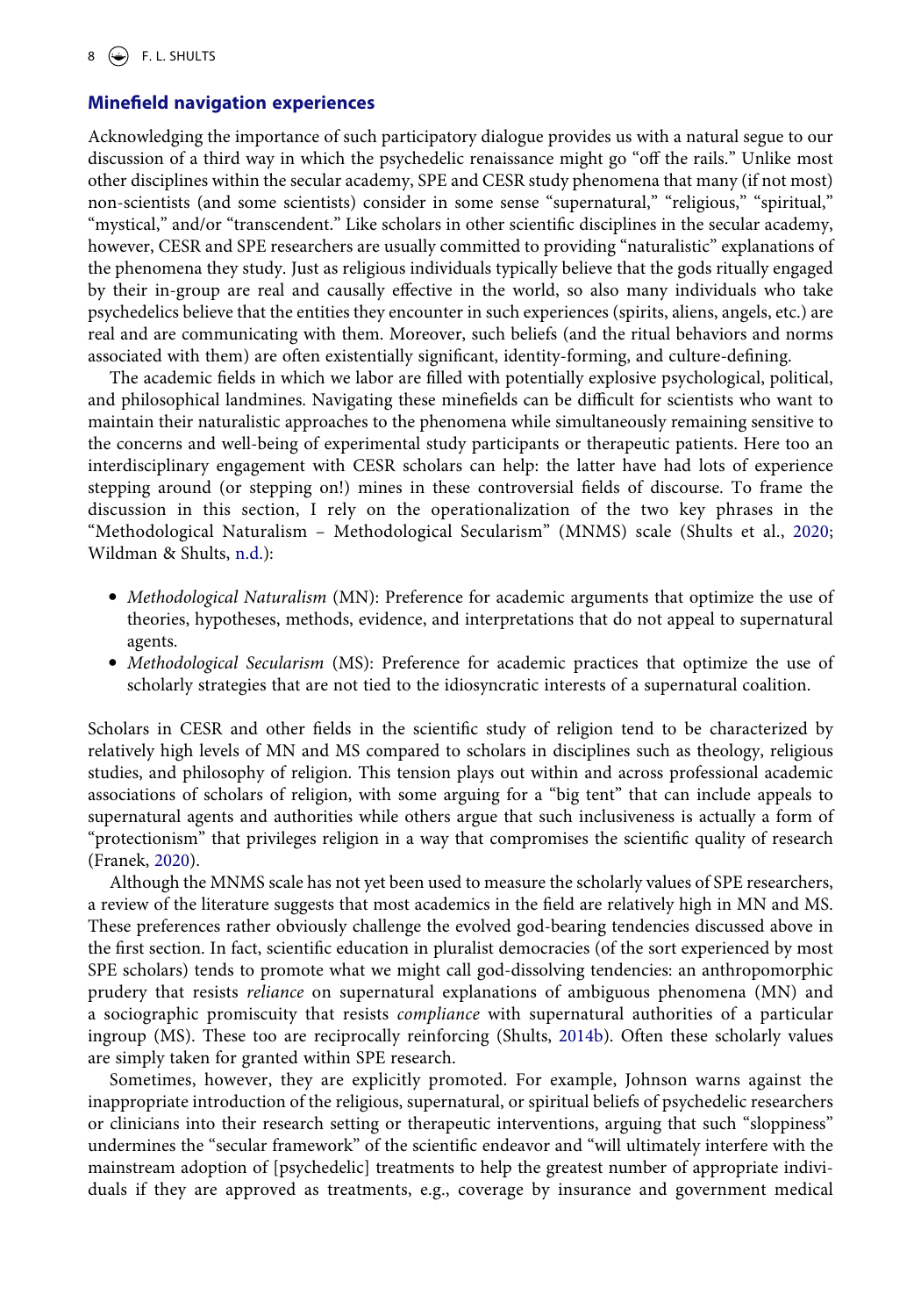<span id="page-9-2"></span>programs." He also argues against a "psychedelic exceptionalism" (which is reminiscent of the "religious exceptionalism" in some academic circles), in which psychedelic experiences are taken to be "so sacred or important that the normal rules [of sound philosophy of science] do not apply" (Johnson, [2020,](#page-12-24) p. 580). Similarly, Sanders and Zijlmans have recently urged SPE researchers to avoid the risky blend of "mysticism" and science and to utilize concepts that are "rooted in empirical data and an unambiguously secular framework" ([2021](#page-13-20), p. 1254).

<span id="page-9-3"></span><span id="page-9-0"></span>In a response to the latter, however, Breeksema and van Elk have defended the use of concepts such as "mystical experience" in SPE, noting that such usage in scientific research "remains agnostic regarding the metaphysical claims about the truth or falsehood of these experiences" ([2021,](#page-11-13) p. 1471). They interpret reactions such as those in the previous paragraph as too reliant on "the positivistic attitude that struggles to make sense of these experiences using materialist and reductionist approaches," and suggest instead that we bracket questions about ontological truth claims during the scientific research process (p. 1473). Other authors have proposed that instead of focusing primarily on the metaphysical cause (or "roots") of psychedelic (and non-psychedelic) mystical experiences, it is better to focus on judging them by their "fruits," i.e., their effects on those who experienced them (Yaden et al., [2017\)](#page-15-3). It is important to emphasize here that despite their differences all of these scholars *qua scholars* still seem clearly committed to *methodological* naturalism and secularism; that is, they are not introducing disembodied supernatural entities as causes in their theoretical explanations nor appealing to the authorized revelations of any particular in-group that engages such entities to defend their arguments.

The desire to maintain MN and MS, on the one hand, and to avoid the temptation toward "psychedelic exceptionalism," on the other, are also evident in the recent surveys of close entity encounters of the psychedelic kind to which we alluded above. For example, in their discussion of whether drug-induced "God encounter experiences" can be considered "genuine," Griffiths et al. acknowledge that "contentious issues arise from attempting to draw ontological conclusions" about the "existence of God," and argue that such debates cannot be definitively addressed, at least through empirical methods (2019, p. 22). The survey implemented by Davis et al., which used a modified questionnaire based on the study just mentioned, found that the percentage of participants who "identified as being atheist or agnostic before the encounter (55%) dropped significantly (to 26%) after the encounter" (2020, 1017).

Unfortunately, some popular media reports on these studies of entity encounters of the psychedelic kind have led to public misconceptions about the relationship between psychedelics, atheism, mental health, and monotheism; e.g., that such experiences promote belief in "God" or can "cure" atheism. These misconceptions seem to be based in part on a failure to understand the limitations of the survey and its sampling techniques (which were indeed noted by the original authors). As Glausser notes in his review of these studies and their reception in popular media, such misinterpretations of the effects of psychedelic use "could warp debate and undermine regulatory renovation" (Glausser, [2021\)](#page-12-25). This is one of the critical junctions between scientific MNMS and sociopolitical (anti)religious attitudes where the revival of SPE research could go "off the rails."

<span id="page-9-4"></span><span id="page-9-1"></span>A study by Timmermann et al. ([2021\)](#page-14-25) exploring whether "psychedelics alter metaphysical beliefs" found a shift in their post-use sample away from "physicalist" worldviews and a shift toward "panpsychism" (moderated by impressionability and meditated by perceived emotional synchrony). They also note that non-physicalist beliefs are correlated with reported psychological well-being in their study. However, the authors warn against a "hasty" positive evaluation of the link between supernatural beliefs and healthy individual outcomes because, although the former may be psychologically protective, they can also be associated with maladaptive coping strategies. They call for more systematic research that would assess how "different metaphysical positions interface with individual mental health, as well as other indices of individual plus group or societal health, e.g., population-level well-being, as well as behaviors linked to ecological health" (2021, p. 8). This is precisely the kind of complex research question that could be addressed by multi-agent artificial intelligence modeling approaches of the sort described briefly above.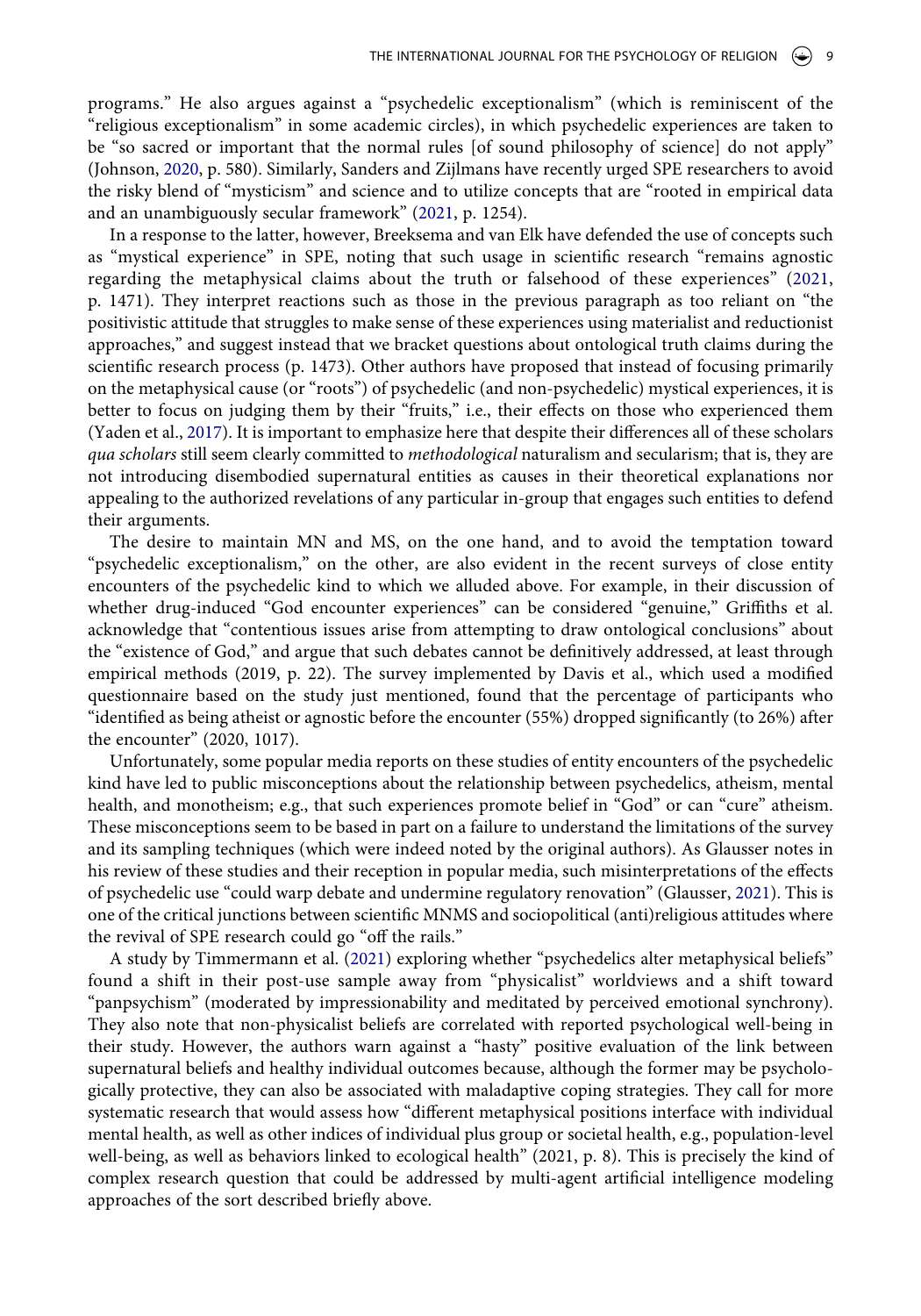<span id="page-10-2"></span>As we have already noted, some findings in the SPE literature suggest that psychedelic use promotes more universally oriented altruism and ecologically responsible attitudes (which are generally correlated with liberal ideologies). However, we have just seen examples of other findings that indicate psychedelic use can (at least temporarily) promote religious or broadly supernaturalistic beliefs (which are generally correlated with conservative ideologies). Moreover, other scholars have shown that psychedelics can precipitate political shifts toward – or reinforcement of – authoritarian/conservative (e.g., neo-Nazi) views as well as egalitarian/liberal views (Pace & Devenot, [2021\)](#page-13-21). This pluripotent plasticity of psychedelics suggests that the latter can strengthen as well as relax a variety of types of belief under various conditions of set and setting (Safron, [2020\)](#page-13-22). The complexity of ethical concerns around psychedelic use has led to calls for discussions about "moral pharmacology" within SPE that include engagement with humanities scholars and social scientists expert in interpreting cultural contexts (Langlitz et al., [2021](#page-13-23)). However, such discussions cannot wholly sidestep metaphysical questions; ethics and ontology have been intertwined throughout the history of philosophy.

<span id="page-10-3"></span><span id="page-10-0"></span>In line with their *methodological* naturalism/secularism (MN/MS) values, most researchers in this field seem content to leave such ontological debates to philosophers or theologians. Others press forward and embrace *metaphysical* naturalism, the explicit denial of the existence of supernatural entities independent of the human mind, and what we might call *metaphysical* secularism, the explicit denial of supernatural authorities as resources for organizing the social field in pluralistic contexts. For example, in his proposal for an "entitology" of psychedelic encounters with supernatural beings Winkelman aims for a "materialist explanation" of such experiences, conceptualizing the entities encountered therein as reflections of "the modular structures of the brain" and the result of the "projective capacities of the human mind" (Winkelman, [2018,](#page-15-5) 7, 21). In his book on shamanism, Winkelman had developed a similar interpretation of "spirits" as "neurocognitive structures" [\(2010,](#page-15-18) p. 11). Another example is David Lewis-Williams, who argues that people who have ingested psychotropic substances experience a reversal of the relationship between the retina and the visual cortex; patterns in the latter are perceived as visual percepts. "In other words, people in this condition are seeing the structure of their own brains" ([2002,](#page-13-24) p. 127).

<span id="page-10-5"></span><span id="page-10-1"></span>In their discussion of the "pivotal mental states" that can be activated by serotonergic psychedelics, Brouwer and Carhart-Harris "anticipate some pushback" to their "secular, naturalistic/scientific approach to phenomena others might consider 'supernatural'" (2021, p. 18). And in their original presentation of the REBUS (relaxed beliefs under psychedelics) anarchic brain theory, Carhart-Harris and Friston hesitate at the edge of the "philosophical rabbit hole" before suggesting a "pragmatic position" in which "magical, religious, and delusional beliefs or interpretations" are considered to be "psychologically real" as inferences in the human mind. However, they also note that the "free-energy principle," which guides their understanding of the "entropic brain" as working to "approximate reality through invoking testing, revising, and optimizing models," itself speaks to "the merits of the scientific method for determining 'what is best to believe.'" One glimpses what could be interpreted as a preference for metaphysical naturalism and secularism (as defined above) when Carhart-Harris and Friston conclude that "although supernatural belief systems may have once been helpful for humans – they are arguably less so today. Moreover, beliefs held as a matter of faith are less amenable to the mechanics of self-correction that underlie empirical approaches" (Carhart-Harris & Friston, [2019,](#page-12-1) p. 335).

<span id="page-10-4"></span>It is highly unlikely that SPE or CESR research (or empirical findings and theoretical developments in other sciences that study religion or spirituality) will resolve such philosophical issues, much less solve the psychological and political concerns in which they are embedded. Nevertheless, might there be good reasons for (at least some) SPE scholars to wade into the metaphysical waters where angels (and many natural entities, even most CESR scholars) fear to tread? Surviving the unprecedented challenges of the Anthropocene, which include extreme climate change, excessive capitalist consumption, and escalating cultural conflict, calls for unprecedented cooperation that will require members of our species to contest the *parochial* prosocial tendencies that are part of our phylogenetic heritage (Shults, [2015;](#page-14-3) Shults et al., [2021\)](#page-14-26). The empirical findings of CESR might contribute by providing more insight into the "god-bearing" biases discussed above, which can hinder broader cooperation by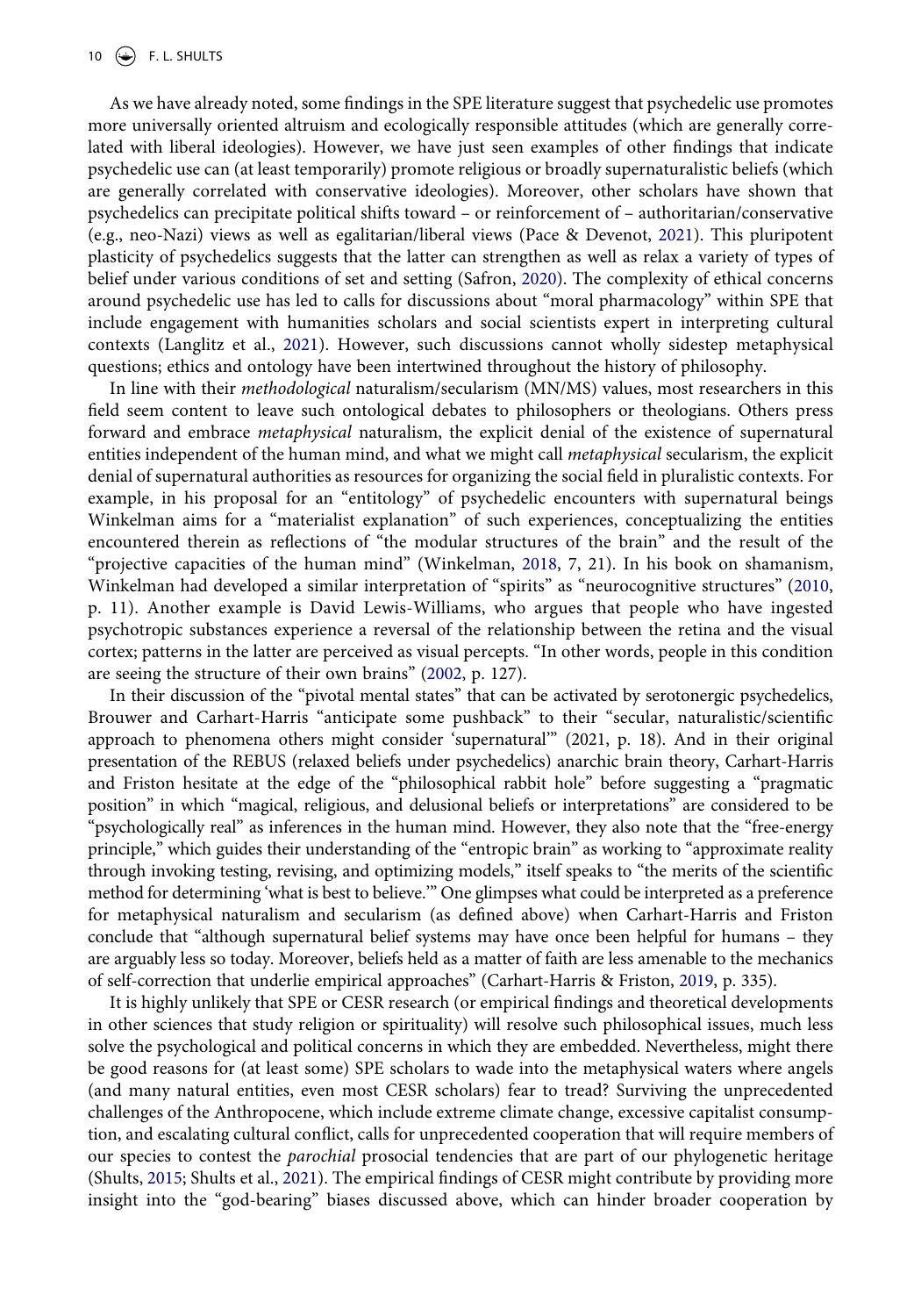promoting superstitious beliefs and amplifying segregative behaviors, thereby fostering a resistance to policy-relevant scientific evidence and to peace-building compromises. The empirical findings of SPE might contribute by demonstrating the conditions under which – and the mechanisms by which – psychedelic experiences can foster more globally and ecologically-oriented *universal* prosocial attitudes and behaviors.

My main goal in this article has been to outline some of the material theoretical developments, methodological testing strategies, and minefield navigation experiences within CESR that might provide insights and inspiration for SPE scholars as they attempt to keep their rapidly accelerating research programs from going off the rails. The latter field holds such great promise for producing new knowledge not only about the human brain and the therapeutic effects of psychedelics, but also (perhaps in collaboration with scholars in CESR and other psychological and social sciences) about the evolution of our species and our prospects for creatively enjoying our minds and peacefully living in groups in our current rapidly changing global environment.

### **Disclosure statement**

No potential conflict of interest was reported by the author(s).

#### **ORCID**

F. LeRon Shults **b** http://orcid.org/0000-0002-0588-6977

#### **References**

- <span id="page-11-8"></span>Aday, J. S., Davis, A. K., Mitzkovitz, C. M., Bloesch, E. K., & Davoli, C. C. ([2021](#page-5-0)). Predicting reactions to psychedelic drugs: A systematic review of states and traits related to acute drug effects. *ACS Pharmacology & Translational Science*, *4*(2), 424–435. <https://doi.org/10.1021/acsptsci.1c00014>
- <span id="page-11-5"></span>Alcorta, C. S., & Sosis, R. [\(2013\)](#page-3-0). Ritual, religion and violence: An evolutionary perspective. In M. Juergensmeyer, M. Kitts, & M. Jerryson (Eds.), *The oxford handbook of religion and violence* (pp. 571–596). Oxford University Press.
- <span id="page-11-10"></span>Atran, S. ([2002\)](#page-6-0). *In gods we trust: The evolutionary landscape of religion*. Oxford University Press.
- <span id="page-11-6"></span>Avalos, H. [\(2013](#page-3-0)). Religion and scarcity: A new theory for the role of religion in violence. In M. Juergensmeyer, M. Kitts, & M. Jerryson (Eds.), *The oxford handbook of religion and violence* (pp. 554–570). Oxford University Press.
- <span id="page-11-3"></span>Barrett, J. [\(2002\)](#page-3-1). Dumb gods, petitionary prayer and the cognitive science of religion. In I. Pyysiainen & V. Anttonen (Eds.), *Current approaches in the cognitive science of religion* (pp. 93–109). Continuum.
- <span id="page-11-1"></span>Barrett, F. S., & Griffiths, R. R. ([2018](#page-2-0)). Classic hallucinogens and mystical experiences: phenomenology and neural correlates. In A. Halberstadt, F. Vollenweider, & D. Nichols (Eds.), *Behavioral Neurobiology of Psychedelic Drugs* (pp. 393–430). Berlin: Springer. doi:[10.1007/7854\\_2017\\_474](https://doi.org/10.1007/7854_2017_474)
- <span id="page-11-12"></span>Beheim, B., Atkinson, Q. D., Bulbulia, J., Gervais, W., Gray, R. D., Henrich, J., Lang, M., Monroe, M. W., Muthukrishna, M., Norenzayan, A., Purzycki, B. G., Shariff, A., Slingerland, E., Spicer, R., & Willard, A. K. ([2021](#page-6-1)). Treatment of missing data determined conclusions regarding moralizing gods. *Nature*, *595*(7866), E29–E34. [https://](https://doi.org/10.1038/s41586-021-03655-4) [doi.org/10.1038/s41586-021-03655-4](https://doi.org/10.1038/s41586-021-03655-4)
- <span id="page-11-2"></span>Boyer, P. ([1994](#page-2-1)). *The naturalness of religious ideas: A cognitive theory of religion* (1st ed.). University of California Press.
- <span id="page-11-11"></span>Boyer, P. [\(2002\)](#page-6-0). *Religion explained: The evolutionary origins of religious thought* (Reprint ed.). Basic Books.
- <span id="page-11-9"></span>Boyer, P. ([2020](#page-6-2)). Informal religious activity outside hegemonic religions: Wild traditions and their relevance to evolutionary models. *Religion, Brain & Behavior*, *10*(4), 459–472. <https://doi.org/10.1080/2153599X.2019.1678518>
- <span id="page-11-4"></span>Boyer, P. ([2021](#page-3-2)). Deriving features of religions in the wild. *Human Nature*, *32*(1), 1–25. [https://doi.org/10.1007/s12110-](https://doi.org/10.1007/s12110-021-09394-9)  [021-09394-9](https://doi.org/10.1007/s12110-021-09394-9)
- <span id="page-11-13"></span>Breeksema, J. J., & van Elk, M. [\(2021\)](#page-9-0). Working with weirdness: A response to moving past mysticism in psychedelic science. *ACS Pharmacology & Translational Science*, *4*(4), 1471–1474. <https://doi.org/10.1021/acsptsci.1c00149>
- <span id="page-11-0"></span>Brouwer, A., & Carhart-Harris, R. L. [\(2021\)](#page-1-0). Pivotal mental states. *Journal of Psychopharmacology*, *35*(4), 319–352. <https://doi.org/10.1177/0269881120959637>
- <span id="page-11-7"></span>Bulbulia, J. [\(2012\)](#page-3-0). Spreading order: Religion, cooperative niche construction, and risky coordination problems. *Biology & Philosophy*, *27*(1), 1–27. <https://doi.org/10.1007/s10539-011-9295-x>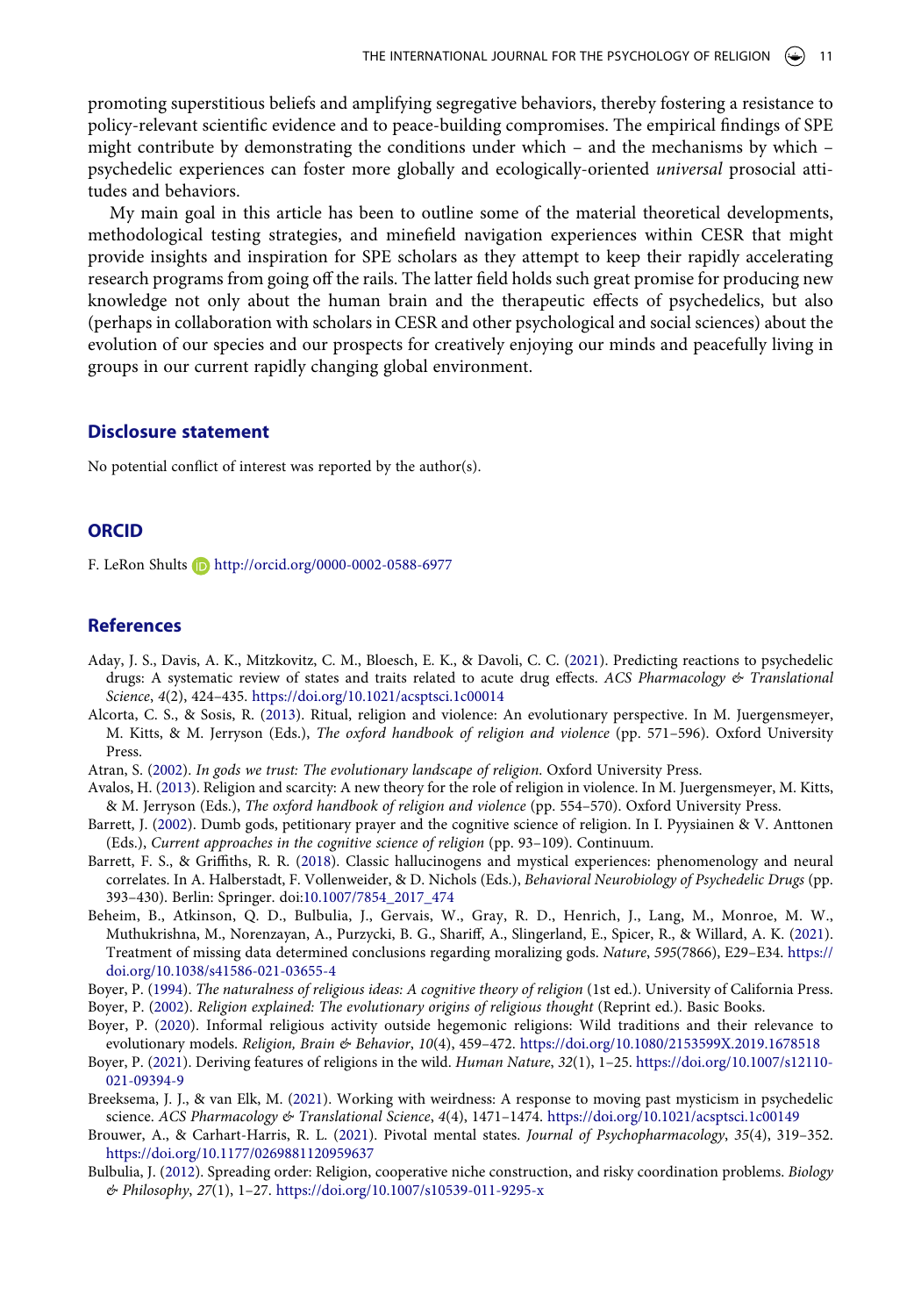## 12  $\left(\bigcirc\right)$  F. L. SHULTS

- <span id="page-12-0"></span>Carhart-Harris, R. L., Leech, R., Hellyer, P. J., Shanahan, M., Feilding, A., Tagliazucchi, E., Chialvo, D. R., & Nutt, D. ([2014](#page-1-1)). The entropic brain: A theory of conscious states informed by neuroimaging research with psychedelic drugs. *Frontiers in Human Neuroscience*, *8*, 20. <https://doi.org/10.3389/fnhum.2014.00020>
- <span id="page-12-3"></span>Carhart-Harris, R. L., & Goodwin, G. M. ([2017](#page-1-2)). The therapeutic potential of psychedelic drugs: Past, present, and future. *Neuropsychopharmacology*, *42*(11), 2105–2113. <https://doi.org/10.1038/npp.2017.84>
- <span id="page-12-1"></span>Carhart-Harris, R. L., & Friston, K. J. [\(2019\)](#page-1-1). REBUS and the anarchic brain: Toward a unified model of the brain action of psychedelics. *Pharmacological Reviews*, *71*(3), 316–344. <https://doi.org/10.1124/pr.118.017160>
- <span id="page-12-20"></span>Carrillo, F., Sigman, M., Slezak, D. F., Ashton, P., Fitzgerald, L., Stroud, J., Nutt, D. J., & Carhart-Harris, R. L. ([2018](#page-7-0)). Natural speech algorithm applied to baseline interview data can predict which patients will respond to psilocybin for treatment-resistant depression. *Journal of Affective Disorders*, *230*, 84–86. <https://doi.org/10.1016/j.jad.2018.01.006>
- <span id="page-12-7"></span>Davis, A. K., Clifton, J. M., Weaver, E. G., Hurwitz, E. S., Johnson, M. W., & Griffiths, R. R. ([2020](#page-2-2)). Survey of entity encounter experiences occasioned by inhaled N, N-dimethyltryptamine: Phenomenology, interpretation, and enduring effects. *Journal of Psychopharmacology*, *34*(9), 1008–1020. <https://doi.org/10.1177/0269881120916143>
- <span id="page-12-21"></span>Diallo, S., Wildman, W. J., Shults, F. L., & Tolk, A. (Eds.). [\(2019\)](#page-7-1). *Human simulation: Perspectives, insights, and applications*. Springer.
- <span id="page-12-4"></span>Doblin, R. E., Christiansen, M., Jerome, L., & Burge, B. ([2019\)](#page-1-2). *The past and future of psychedelic science: An introduction to this issue*. Taylor & Francis.
- <span id="page-12-5"></span>Emerson, A., Ponté, L., Jerome, L., & Doblin, R. ([2014\)](#page-1-3). History and future of the Multidisciplinary Association for Psychedelic Studies (MAPS). *Journal of Psychoactive Drugs*, *46*(1), 27–36. [https://doi.org/10.1080/02791072.2014.](https://doi.org/10.1080/02791072.2014.877321)  [877321](https://doi.org/10.1080/02791072.2014.877321)
- <span id="page-12-18"></span>Fortier, M. E. ([2019](#page-6-3)). The evolutionary neuroanthropology of consciousness exploring the diversity of conscious states across cultures. *ALIUS*, *45*(3), 45–97. doi:[10.34700/krg3-zk35](https://doi.org/10.34700/krg3-zk35)
- <span id="page-12-23"></span>Franek, J. [\(2020\)](#page-8-0). *Naturalism and protectionism in the study of religions*. Bloomsbury Academic.
- <span id="page-12-13"></span>Garcia, H. A. ([2015](#page-3-0)). *Alpha god: The psychology of religious violence and oppression*. Prometheus Books.
- <span id="page-12-25"></span>Glausser, W. ([2021](#page-9-1)). Psychedelic drugs and atheism: Debunking the myths. *Religions*, *12*(8), 614. [https://doi.org/10.](https://doi.org/10.3390/rel12080614) [3390/rel12080614](https://doi.org/10.3390/rel12080614)
- <span id="page-12-22"></span>Gore, R., Lemos, C., Shults, F. L., & Wildman, W. J. ([2018](#page-7-1)). Forecasting changes in religiosity and existential security with an agent-based model. *Journal of Artificial Societies and Social Simulation*, *21*(1), 1–31. [https://doi.org/10.18564/](https://doi.org/10.18564/jasss.3596)  [jasss.3596](https://doi.org/10.18564/jasss.3596)
- <span id="page-12-17"></span>Griffiths, R. R., Richards, W. A., McCann, U., & Jesse, R. ([2006](#page-5-0)). Psilocybin can occasion mystical-type experiences having substantial and sustained personal meaning and spiritual significance. *Psychopharmacology*, *187*(3), 268–283. <https://doi.org/10.1007/s00213-006-0457-5>
- <span id="page-12-16"></span>Griffiths, R. R., Richards, W. A., Johnson, M. W., McCann, U. D., & Jesse, R. [\(2008\)](#page-5-0). Mystical-type experiences occasioned by psilocybin mediate the attribution of personal meaning and spiritual significance 14 months later. *Journal of Psychopharmacology*, *22*(6), 621–632. <https://doi.org/10.1177/0269881108094300>
- <span id="page-12-9"></span>Griffiths, R. R., Johnson, M. W., Richards, W. A., Richards, B. D., McCann, U., & Jesse, R. ([2011](#page-2-3)). Psilocybin occasioned mystical-type experiences: Immediate and persisting dose-related effects. *Psychopharmacology*, *218*(4), 649–665. <https://doi.org/10.1007/s00213-011-2358-5>
- <span id="page-12-14"></span>Griffiths, R. R., Johnson, M. W., Richards, W. A., Richards, B. D., Jesse, R., MacLean, K. A., Barrett, F. S., Cosimano, M. P., & Klinedinst, M. A. ([2018](#page-4-0)). Psilocybin-occasioned mystical-type experience in combination with meditation and other spiritual practices produces enduring positive changes in psychological functioning and in trait measures of prosocial attitudes and behaviors. *Journal of Psychopharmacology*, *32*(1), 49–69. [https://doi.org/10.1177/](https://doi.org/10.1177/0269881117731279)  [0269881117731279](https://doi.org/10.1177/0269881117731279)
- <span id="page-12-8"></span>Griffiths, R. R., Hurwitz, E. S., Davis, A. K., Johnson, M. W., & Jesse, R. ([2019](#page-2-4)). Survey of subjective" God encounter experiences": Comparisons among naturally occurring experiences and those occasioned by the classic psychedelics psilocybin, LSD, ayahuasca, or DMT. *PloS One*, *14*(4), e0214377. <https://doi.org/10.1371/journal.pone.0214377>
- <span id="page-12-11"></span>Guthrie, S. ([1980\)](#page-2-5). A cognitive theory of religion. *Current Anthropology*, *21*(2), 181–203.<https://doi.org/10.1086/202429>
- <span id="page-12-10"></span>Guthrie, S. [\(1993\)](#page-2-1). *Faces in the clouds: A new theory of religion*. Oxford University Press.
- <span id="page-12-12"></span>Johnson, D. D. P., Blumstein, D. T., Fowler, J. H., & Haselton, M. G. ([2013\)](#page-3-2). The evolution of error: Error management, cognitive constraints, and adaptive decision-making biases. *Trends in Ecology and Evolution*, *28*(8), 474–481. [https://](https://doi.org/10.1016/j.tree.2013.05.014) [doi.org/10.1016/j.tree.2013.05.014](https://doi.org/10.1016/j.tree.2013.05.014)
- <span id="page-12-6"></span>Johnson, M. W. [\(2018](#page-1-3)). *Psychiatry might need some psychedelic therapy*. Taylor & Francis.
- <span id="page-12-2"></span>Johnson, M. W., Hendricks, P. S., Barrett, F. S., & Griffiths, R. R. ([2019\)](#page-1-0). Classic psychedelics: An integrative review of epidemiology, therapeutics, mystical experience, and brain network function. *Pharmacology & Therapeutics*, *197*, 83– 102. <https://doi.org/10.1016/j.pharmthera.2018.11.010>
- <span id="page-12-24"></span>Johnson, M. W. [\(2020](#page-9-2)). Consciousness, religion, and gurus: Pitfalls of psychedelic medicine. *ACS Pharmacology & Translational Science*, *4*(2), 578–581. <https://doi.org/10.1021/acsptsci.0c00198>
- <span id="page-12-15"></span>Kettner, H., Gandy, S., Haijen, E. C., & Carhart-Harris, R. L. ([2019](#page-4-1)). From egoism to ecoism: Psychedelics increase nature relatedness in a state-mediated and context-dependent manner. *International Journal of Environmental Research and Public Health*, *16*(24), 5147. <https://doi.org/10.3390/ijerph16245147>
- <span id="page-12-19"></span>Kundt, R. ([2015](#page-6-4)). *Contemporary evolutionary theories of culture and the study of religion*. Bloomsbury Academic.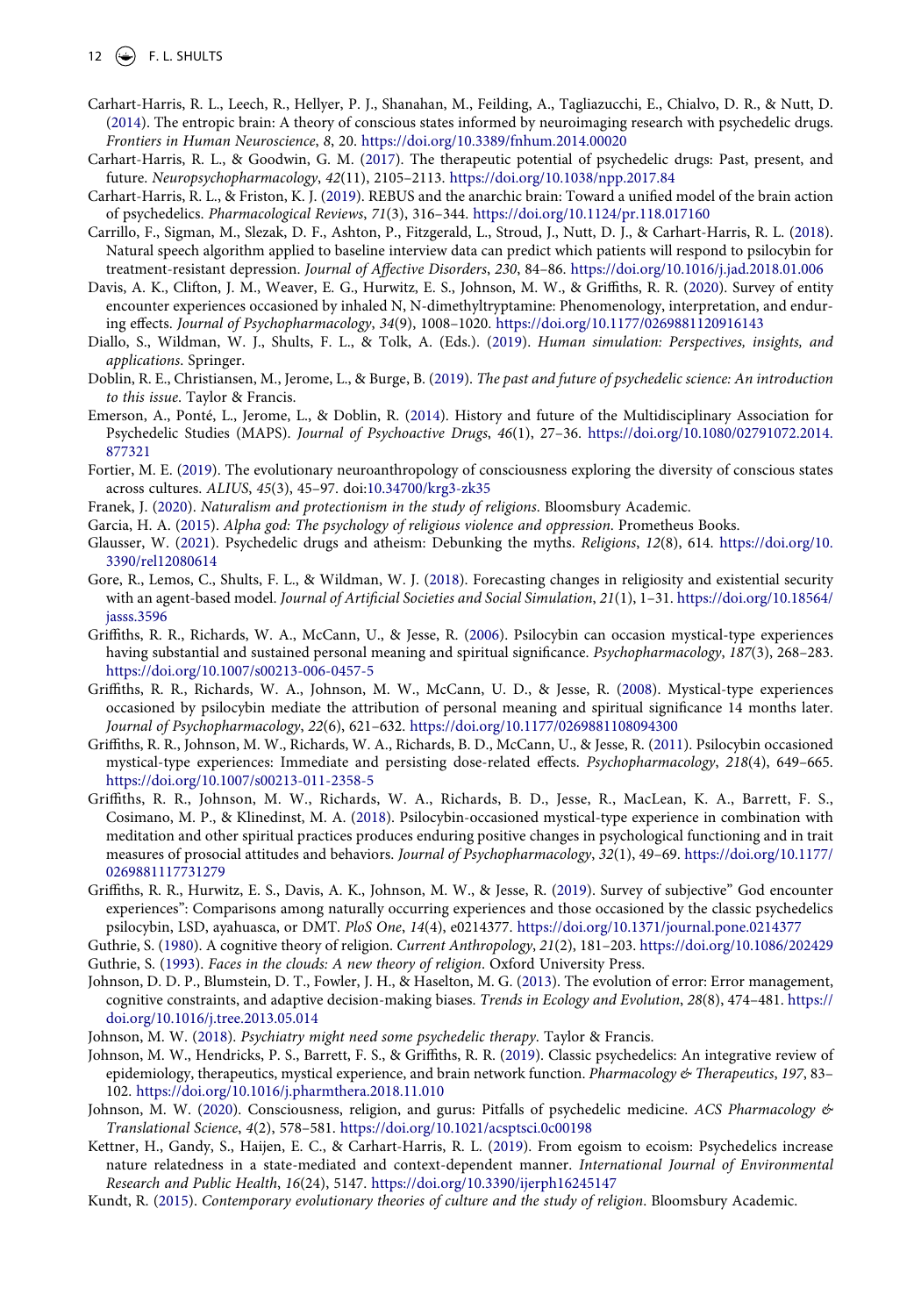- <span id="page-13-17"></span>Lane, J. E., & Shults, F. L. ([2018](#page-7-2)). Cognition, culture, and social simulation. *Journal of Cognition and Culture*, *18*(5), 451–461. <https://doi.org/10.1163/15685373-12340039>
- <span id="page-13-15"></span>Lang, M., Purzycki, B. G., Apicella, C. L., Atkinson, Q. D., Bolyanatz, A., Cohen, E., Handley, C., Kundtová Klocová, E., Lesorogol, C., & Mathew, S. ([2019](#page-6-5)). Moralizing gods, impartiality and religious parochialism across 15 societies. *Proceedings of the Royal Society B*, *286*(1898), 20190202. <https://doi.org/10.1098/rspb.2019.0202>
- <span id="page-13-23"></span>Langlitz, N., Dyck, E., Scheidegger, M., & Repantis, D. ([2021](#page-10-0)). Moral psychopharmacology needs moral inquiry: The case of psychedelics. *Frontiers in Psychiatry*, *12*(August), 1104. doi:[10.3389/fpsyt.2021.680064](https://doi.org/10.3389/fpsyt.2021.680064)
- <span id="page-13-8"></span>Lanman, J. A., & Buhrmester, M. D. [\(2015](#page-3-0)). Religious actions speak louder than words: Exposure to credibility-enhancing displays predicts theism. *Religion, Brain & Behavior*, *7*(1), 1–14. [https://doi.org/10.1080/](https://doi.org/10.1080/2153599X.2015.1117011) [2153599X.2015.1117011](https://doi.org/10.1080/2153599X.2015.1117011)
- <span id="page-13-5"></span>Lawson, E. T., & McCauley, R. N. ([1993](#page-2-1)). *Rethinking religion: Connecting cognition and culture*. Cambridge University Press.
- <span id="page-13-0"></span>Lebedev, A. V., Lövdén, M., Rosenthal, G., Feilding, A., Nutt, D. J., & Carhart-Harris, R. L. ([2015](#page-1-0)). Finding the self by losing the self: Neural correlates of ego-dissolution under psilocybin. *Human Brain Mapping*, *36*(8), 3137–3153. <https://doi.org/10.1002/hbm.22833>
- <span id="page-13-18"></span>Leptourgos, P., Fortier-Davy, M., Carhart-Harris, R., Corlett, P. R., Dupuis, D., Halberstadt, A. L., Kometer, M., Kozakova, E., Larøi, F., & Noorani, T. N. [\(2020](#page-7-3)). Hallucinations under psychedelics and in the schizophrenia spectrum: An interdisciplinary and multiscale comparison. *Schizophrenia Bulletin*, *46*(6), 1396–1408. [https://doi.](https://doi.org/10.1093/schbul/sbaa117) [org/10.1093/schbul/sbaa117](https://doi.org/10.1093/schbul/sbaa117)
- <span id="page-13-1"></span>Lewis-Healey, E., Laukkonen, R., & van Elk, M. ([2021](#page-1-3)). *Future directions for clinical psychedelic research: The relaxed symptom network*. <https://psyarxiv.com/q3ymd/>
- <span id="page-13-24"></span>Lewis-Williams, J. D. [\(2002\)](#page-10-1). *The mind in the cave: Consciousness and the origins of art*. Thames & Hudson.
- <span id="page-13-6"></span>Lindeman, M., Svedholm-Häkkinen, A. M., & Lipsanen, J. ([2015](#page-3-2)). Ontological confusions but not mentalizing abilities predict religious belief, paranormal belief, and belief in supernatural purpose. *Cognition*, *134*, 63–76. [https://doi.org/](https://doi.org/10.1016/j.cognition.2014.09.008) [10.1016/j.cognition.2014.09.008](https://doi.org/10.1016/j.cognition.2014.09.008)
- <span id="page-13-4"></span>Luhrmann, T. M., Weisman, K., Aulino, F., Brahinsky, J. D., Dulin, J. C., Dzokoto, V. A., Legare, C. H., Lifshitz, M., Ng, E., & Ross-Zehnder, N. ([2021\)](#page-2-6). Sensing the presence of gods and spirits across cultures and faiths. *Proceedings of the National Academy of Sciences*, *118*(5), 1–8. <https://doi.org/10.1073/pnas.2016649118>
- <span id="page-13-3"></span>Lutkajtis, A. [\(2020](#page-2-7)). Entity encounters and the therapeutic effect of the psychedelic mystical experience. *Journal of Psychedelic Studies*, *4*(3), 191–198. <https://doi.org/10.1073/pnas.2016649118>
- <span id="page-13-10"></span>MacLean, K. A., Johnson, M. W., & Griffiths, R. R. [\(2011\)](#page-5-1). Mystical experiences occasioned by the hallucinogen psilocybin lead to increases in the personality domain of openness. *Journal of Psychopharmacology*, *25*(11), 1453–1461. <https://doi.org/10.1177/0269881111420188>
- <span id="page-13-7"></span>Norenzayan, A., Gervais, W. M., & Trzesniewski, K. H. ([2012\)](#page-3-2). Mentalizing deficits constrain belief in a personal god. *PLoS ONE*, 7(5). <https://doi.org/10.1371/journal.pone.0036880>
- <span id="page-13-14"></span>Norenzayan, A. ([2013](#page-6-4)). *Big gods: How religion transformed cooperation and conflict* (1 ed.). Princeton University Press.
- <span id="page-13-9"></span>Nour, M. M., Evans, L., & Carhart-Harris, R. L. ([2017](#page-4-2)). Psychedelics, personality and political perspectives. *Journal of Psychoactive Drugs*, *49*(3), 182–191. <https://doi.org/10.1080/02791072.2017.1312643>
- <span id="page-13-21"></span>Pace, B. A., & Devenot, N. [\(2021\)](#page-10-2). Right-wing psychedelia: Case studies in cultural plasticity and political pluripotency. *Frontiers in Psychology*, *12*(December), 1–21. doi:[10.3389/fpsyg.2021.733185](https://doi.org/10.3389/fpsyg.2021.733185)
- <span id="page-13-2"></span>Pollan, M. [\(2019\)](#page-1-4). *How to change your mind: What the new science of psychedelics teaches us about consciousness, dying, addiction, depression, and transcendence*. Penguin Books.
- <span id="page-13-16"></span>Purzycki, B. G., Henrich, J., Apicella, C., Atkinson, Q. D., Baimel, A., Cohen, E., McNamara, R. A., Willard, A. K., Xygalatas, D., & Norenzayan, A. ([2018\)](#page-6-5). The evolution of religion and morality: A synthesis of ethnographic and experimental evidence from eight societies. *Religion, Brain & Behavior*, *8*(2), 101–132. [https://doi.org/10.1080/](https://doi.org/10.1080/2153599X.2016.1267027)  [2153599X.2016.1267027](https://doi.org/10.1080/2153599X.2016.1267027)
- <span id="page-13-12"></span>Révész, D., Ona, G., Rossi, G. N., Rocha, J. M., Dos Santos, R. G., Hallak, J. E., Alcázar-Córcoles, M. Á., & Bouso, J. C. ([2021](#page-5-2)). Cross-sectional associations between lifetime use of psychedelic drugs and psychometric measures during the COVID-19 confinement: A transcultural study. *Frontiers in Psychiatry*, 12.
- <span id="page-13-13"></span>Rodríguez Arce, J. M., & Winkelman, M. J. [\(2021](#page-6-6)). Psychedelics, sociality, and human evolution. *Frontiers in Psychology*, *12*, 1–26. doi:[10.3389/fpsyg.2021.729425](https://doi.org/10.3389/fpsyg.2021.729425)
- <span id="page-13-11"></span>Russ, S. L., Carhart-Harris, R. L., Maruyama, G., & Elliott, M. S. ([2019](#page-5-1)). States and traits related to the quality and consequences of psychedelic experiences. *Psychology of Consciousness: Theory, Research, and Practice*, *6*(1), 1. [https://](https://psycnet.apa.org/doi/10.1037/cns0000169) [psycnet.apa.org/doi/10.1037/cns0000169](https://psycnet.apa.org/doi/10.1037/cns0000169)
- <span id="page-13-22"></span>Safron, A. [\(2020\)](#page-10-3). On the varieties of conscious experiences: Altered beliefs under psychedelics (ALBUS). *PsyArXiv. November*, 30. <https://psyarxiv.com/zqh4b/>
- <span id="page-13-20"></span>Sanders, J. W., & Zijlmans, J. [\(2021\)](#page-9-3). Moving past mysticism in psychedelic science. *ACS Pharmacology & Translational Science*, *4*(3), 1253–1255. <https://doi.org/10.1021/acsptsci.1c00097>
- <span id="page-13-19"></span>Sanz, C., Pallavicini, C., Carrillo, F., Zamberlan, F., Sigman, M., Mota, N., Copelli, M., Ribeiro, S., Nutt, D., & Carhart-Harris, R. ([2021](#page-7-0)). The entropic tongue: Disorganization of natural language under LSD. *Consciousness and Cognition*, *87*, 103070. <https://doi.org/10.1016/j.concog.2020.103070>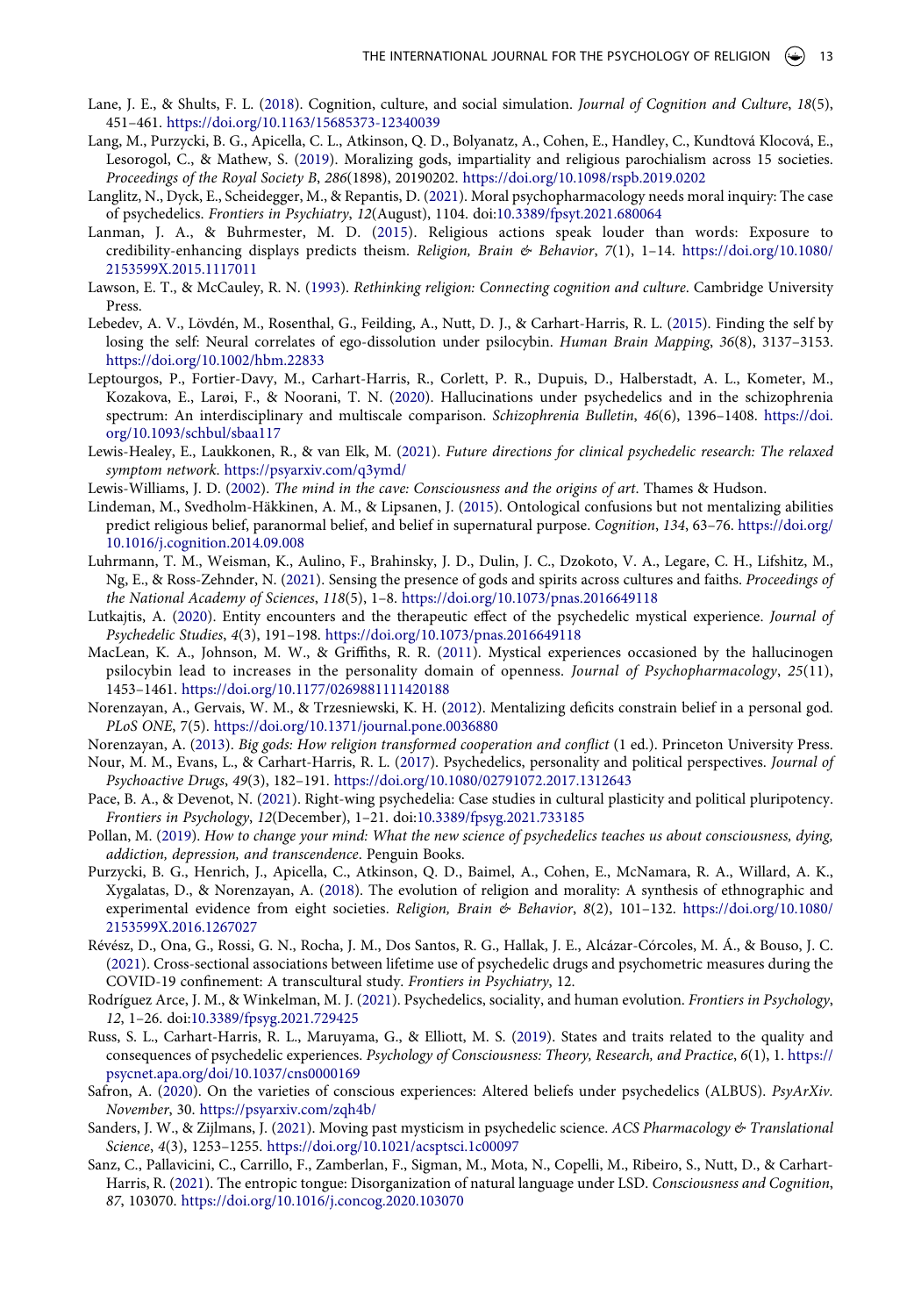- <span id="page-14-9"></span>Shults, F. L. ([2014a\)](#page-3-3). *Iconoclastic theology: Gilles Deleuze and the secretion of atheism*. Edinburgh University Press.
- <span id="page-14-2"></span>Shults, F. L. ([2014b\)](#page-2-8). *Theology after the birth of god: Atheist conceptions in cognition and culture*. Palgrave Macmillan.
- <span id="page-14-3"></span>Shults, F. L. ([2015](#page-2-8)). How to survive the anthropocene: Adaptive atheism and the evolution of homo deiparensis. *Religions*, *6*(2), 1–18. <https://doi.org/10.3390/rel6020724>
- <span id="page-14-4"></span>Shults, F. L. ([2018\)](#page-2-8). *Practicing safe sects: Religious reproduction in scientific and philosophical perspective*. Brill Academic.
- <span id="page-14-18"></span>Shults, F. L., Gore, R., Wildman, W. J., Lynch, C., Lane, J. E., & Toft, M. [\(2018\)](#page-7-1). A generative model of the mutual escalation of anxiety between religious groups. *Journal of Artificial Societies and Social Simulation*, *21*(4), 1–25. doi:[10.18564/jasss.3840](https://doi.org/10.18564/jasss.3840)
- <span id="page-14-21"></span>Shults, F. L., Wildman, W. J., Lane, J. E., Lynch, C., & Diallo, S. ([2018](#page-7-4)). Multiple axialities: A computational model of the axial age. *Journal of Cognition and Culture*, *18*(4), 537–564. <https://doi.org/10.1163/15685373-12340043>
- <span id="page-14-20"></span>Shults, F. L., & Wildman, W. J. [\(2018](#page-7-4)). Simulating religious entanglement and social investment in the Neolithic. In I. Hodder (Ed.), *Religion, history and place in the origin of settled life* (pp. 33–63). University of Colorado Press.
- <span id="page-14-5"></span>Shults, F. L., Lane, J. E., Diallo, S., Lynch, C., Wildman, W. J., & Gore, R. [\(2018a](#page-2-8)). Modeling terror management theory: Computer simulations of the impact of mortality salience on religiosity. *Religion, Brain & Behavior*, *8*(1), 77–100. <https://doi.org/10.1080/2153599X.2016.1238846>
- <span id="page-14-6"></span>Shults, F. L., Gore, R., Lemos, C., & Wildman, W. J. [\(2018b](#page-2-8)). Why do the godless prosper? Modeling the cognitive and coalitional mechanisms that promote atheism. *Psychology of Religion and Spirituality*, *10*(3), 218–228. [https://doi.org/](https://doi.org/10.1037/rel0000198) [10.1037/rel0000198](https://doi.org/10.1037/rel0000198)
- <span id="page-14-7"></span>Shults, F. L. [\(2019\)](#page-2-8). Computer modeling in philosophy of religion. *Open Philosophy*, *2*, 108–125. [https://doi.org/10.1515/](https://doi.org/10.1515/opphil-2019-0011)  [opphil-2019-0011](https://doi.org/10.1515/opphil-2019-0011)
- <span id="page-14-23"></span>Shults, F. L., & Wildman, W. J. [\(2019\)](#page-7-5). Ethics, computer simulation, and the future of humanity. In S. Y. Diallo, W. J. Wildman, F. L. Shults, & A. Tolk (Eds.), *Human simulation: Perspectives, insights and applications* (pp. 21–40). Springer.
- <span id="page-14-8"></span>Shults, F. L. ([2020](#page-2-8)). Toxic theisms? New strategies for prebunking religious belief-behavior complexes. *Journal of Cognitive Historiography*, *5*(2), 1–19. <http://dx.doi.org/10.1558/jch.38074>
- <span id="page-14-19"></span>Shults, F. L., & Wildman, W. J. [\(2020\)](#page-7-6). Human simulation and sustainability: Ontological, epistemological, and ethical reflections. *Sustainability*, *12*(23), 10039. <https://doi.org/10.3390/su122310039>
- <span id="page-14-24"></span>Shults, F. L., Wildman, W. J., Taves, A., & Paloutzian, R. F. ([2020](#page-8-1)). What do religion scholars really want? Scholarly values in the scientific study of religion. *Journal for the Scientific Study of Religion*, *59*(1), 18–38. [https://doi.org/10.](https://doi.org/10.1111/jssr.12643) [1111/jssr.12643](https://doi.org/10.1111/jssr.12643)
- <span id="page-14-17"></span>Shults, F. L. [\(2021\)](#page-7-7). Simulating secularities: Challenges and opportunities in the computational science of (Non)religion. *Secularism and Nonreligion*, *10*(1), 10. <https://doi.org/10.5334/snr.154>
- <span id="page-14-26"></span>Shults, F. L., Wildman, W. J., Toft, M. D., & Danielson, A. [\(2021\)](#page-10-4). Artificial societies in the anthropocene: Challenges and opportunities for modeling climate, conflict, and cooperation. *Proceedings of the winter simulation conference*, 1–12.
- <span id="page-14-12"></span>Singh, M. ([2018\)](#page-6-4). The cultural evolution of shamanism. *Behavioral and Brain Sciences*, *41*. [https://doi.org/10.1017/](https://doi.org/10.1017/S0140525X17001893)  [S0140525X17001893](https://doi.org/10.1017/S0140525X17001893)
- <span id="page-14-11"></span>Sweat, N. W., Bates, L. W., & Hendricks, P. S. ([2016](#page-5-0)). The associations of naturalistic classic psychedelic use, mystical experience, and creative problem solving. *Journal of Psychoactive Drugs*, *48*(5), 344–350. [https://doi.org/10.1080/](https://doi.org/10.1080/02791072.2016.1234090)  [02791072.2016.1234090](https://doi.org/10.1080/02791072.2016.1234090)
- <span id="page-14-25"></span>Timmermann, C., Kettner, H., Letheby, C., Roseman, L., Rosas, F. E., & Carhart-Harris, R. L. [\(2021\)](#page-9-4). Psychedelics alter metaphysical beliefs. *Scientific Reports*, *11*(1), 1–13. <https://doi.org/10.1038/s41598-021-01209-2>
- <span id="page-14-1"></span>Tremlin, T. ([2010](#page-2-6)). *Minds and gods*. Oxford University Press.
- <span id="page-14-13"></span>Turner, J. H., Maryanski, A., Petersen, A. K., & Geertz, A. W. [\(2017\)](#page-6-4). *The emergence and evolution of religion: By means of natural selection* (1st ed.). Routledge.
- <span id="page-14-10"></span>van Mulukom, V., Patterson, R. E., & van Elk, M. ([2020\)](#page-4-1). Broadening your mind to include others: The relationship between serotonergic psychedelic experiences and maladaptive narcissism. *Psychopharmacology*, *237*(9), 2725–2737. <https://doi.org/10.1007/s00213-020-05568-y>
- <span id="page-14-14"></span>Watts, J., Greenhill, S. J., Atkinson, Q. D., Currie, T. E., Bulbulia, J., & Gray, R. D. [\(2015\)](#page-6-7). Broad supernatural punishment but not moralizing high gods precede the evolution of political complexity in Austronesia. *Proceedings of the Royal Society of London B: Biological Sciences*, *282*(1804), 20142556. <https://doi.org/10.1098/rspb.2014.2556>
- <span id="page-14-0"></span>Wheeler, S. W., & Dyer, N. L. ([2020\)](#page-1-3). A systematic review of psychedelic-assisted psychotherapy for mental health: An evaluation of the current wave of research and suggestions for the future. *Psychology of Consciousness: Theory, Research, and Practice*, *7*(3), 279. <https://psycnet.apa.org/doi/10.1037/cns0000237>
- <span id="page-14-15"></span>Whitehouse, H., Francois, P., Savage, P. E., Currie, T. E., Feeney, K. C., Cioni, E., Purcell, R., Ross, R. M., Larson, J., & Baines, J. [\(2019\)](#page-6-8). Complex societies precede moralizing gods throughout world history. *Nature*, *568*(7751), 226–229. <https://doi.org/10.1038/s41586-019-1043-4>
- <span id="page-14-16"></span>Whitehouse, H., François, P., Savage, P. E., Currie, T. E., Feeney, K. C., Cioni, E., Purcell, R., Ross, R. M., Larson, J., & Baines, J. [\(2021\)](#page-6-9). Retraction note: Complex societies precede moralizing gods throughout world history. *Nature*, *595*  (7866), 320. <https://doi.org/10.1038/s41586-021-03656-3>
- <span id="page-14-22"></span>Wildman, W. J., Shults, F. L., Diallo, S. Y., Gore, R., & Lane, J. E. ([2020\)](#page-7-8). *Post-Supernaturalist cultures: There and back again*. Secularism & Nonreligion.